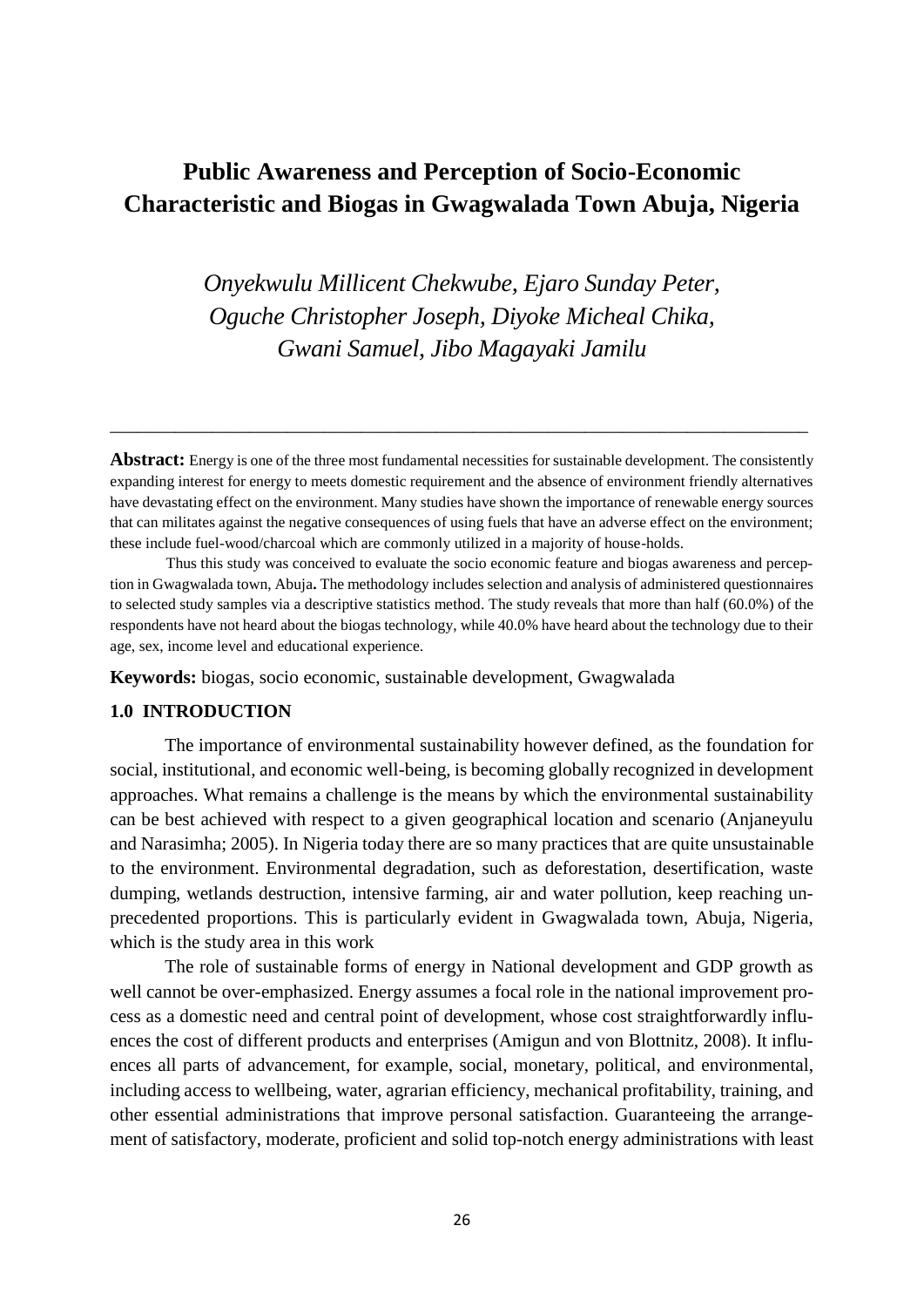unfavorable impact on the environment in an economical manner isn't just critical for improvement however urgent for African nations a large portion of which are battling to satisfy present energy needs (Amigun and von Blottnitz, 2008).

The goal of environmental sustainability is to minimize the causes of environmental degradations, to halt and, ideally, reverse the processes they lead to. In the short-term, environmental degradation leads to declining standards of living, the extinctions of large numbers of species, health problems in the human population, conflicts, sometimes violent between groups fighting for a dwindling resource, clean water scarcity and many other major problems.

Biogas technology is an environmentally friendly technology and it entails decomposition of organic materials, called Biomass, in anaerobic environment at a given temperature range by anaerobic bacteria resulting in conversion of the organic matter (biomass) into useable gas, mainly a mixture of methane and carbon dioxide commonly referred to as biogas (Parawira, 2009). This gas is suitable for cooking and lighting. Apart from the benefits of biogas for cooking and lighting, the effluent that comes as slurry is rich with various plant nutrients such as nitrogen, phosphorous, and potash, which are essential for plant growth. The slurry therefore serves as inorganic fertilizer which adds both micro and macro nutrients to the soil (Fisseha, 1991 and Fentaw, 2010). Biogas also improves the indoor and outdoor environments as the use would lead to reduction in the incidents of illness from burning of firewood and dung, and reduction in carbon emission as it would save the trees necessary to sequester more carbon from the atmosphere, abating soil erosion, desertification, loss of soil fertility, avalanches, and landslides (Marry *et al*, 2007).

Many studies state that one of the major causes of deforestation is the collection of firewood for use in rural areas. However, there are other drivers of deforestation which are often overlooked which include access to natural resources. While, it is questionable whether or not firewood collection is a major cause of deforestation, undoubtedly, it is a big contributor to the issue. Depletion of forests is serious issue in many of the rural areas in Nigeria and firewood scarcity in many parts is due to reasons other than collection of firewood, although firewood collection does indeed make the problem worse. This problem along with already depleted soils can lead to a situation where biomass waste that could be helpful in the restoration process is instead used as a domestic fuel. One of the pathways out of this cycle is through the introduction of modern, cleaner and higher quality fuels.

Moreover, the ever-expanding costs of oil based goods all around has made lamp oil, which is the most ordinarily utilized fuel for cooking and lighting unreasonably expensive to many, particularly the country tenants, (Ahmadu, 2009). This, thusly, moves a bigger level of the masses to look for answers for their energy needs from different sources which by and large are adverse to the environment. For instance, there was a 5.5% increase in the dependence on wood fuel for cooking between 2007 and 2008 (NBS, 2009). More so, 79.6% of the households depend on wood fuel for their cooking while kerosene, coal, gas and electricity comes behind from distant 18.5%, 1.1%, 0.6% and 0.2% respectively (NBS, 2009). Poorly managed forests have to shoulder immense burden to meet the increasing demand for energy caused by both the rising population and the lack of development of alternative energy resources.

Notwithstanding meeting the desperate requirement for squander treatment and reusing alternatives to improve a perfect environment, biogas preparing involves the recuperation of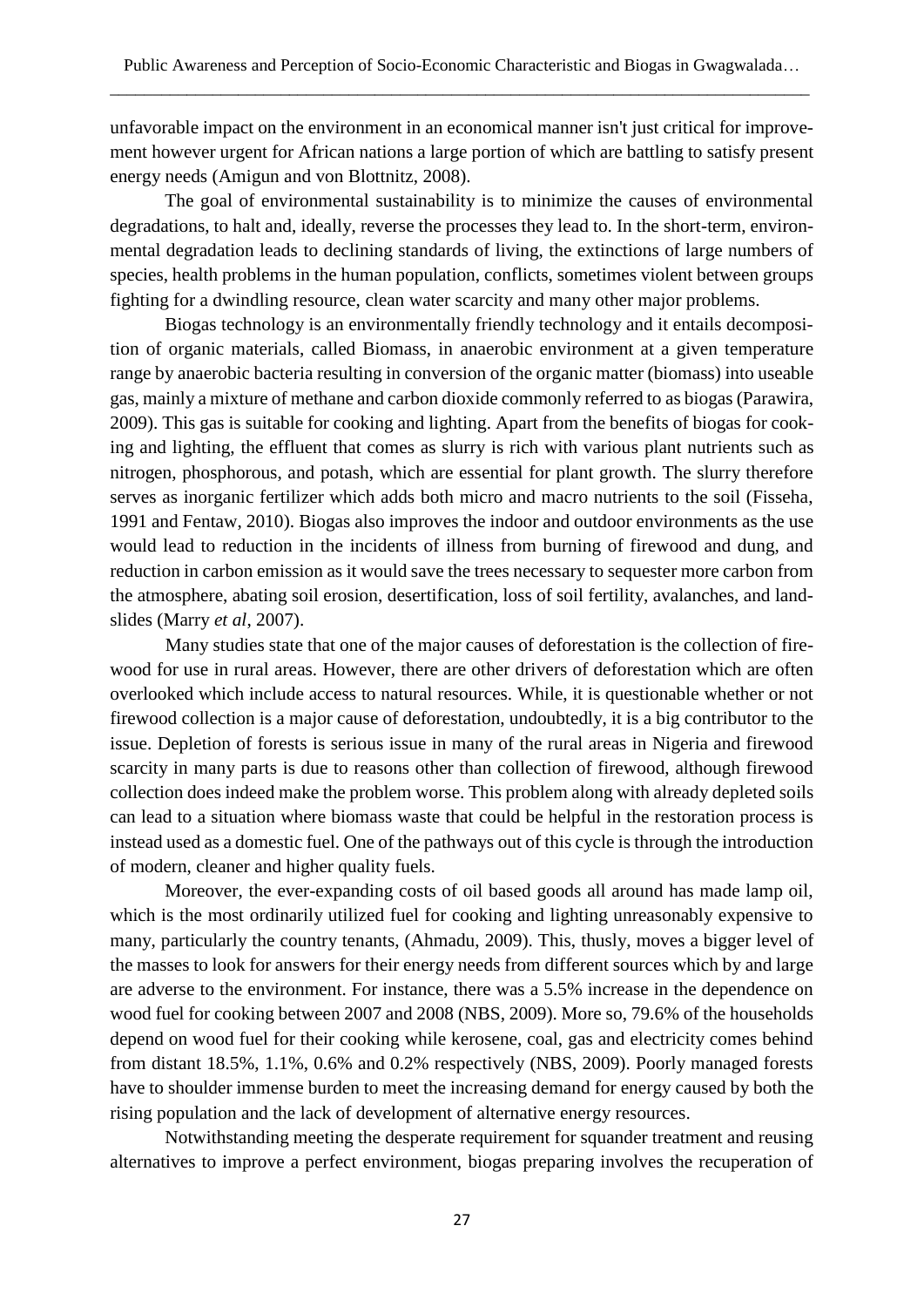significant worth from squandering items (i.e., waste to riches). In this manner, biogas innovation could be a fitting method for squandering the board, energy source, and riches creation. It is therefore that this exploration is attractive to diagram a course for manageable energy creation and usage while a cleaner and more secure environment is upgraded.

#### **LITERATURE REVIEW**

## **1.1 Socio-Economic Evaluation of Biogas Energy Production and Utilization**

Several works of scholars on consumer behaviour has succeeded with regards to uncovering the multifaceted nature of elements engaged with the selection procedure with each investigation just adding to the current assemblage of information in the zone by recognizing new factors to be considered in the social capacity (Bekele, 2003). The unpredictability emerges from the area explicit nature of the issue and the decent variety of purchasers' conditions that make it hard to draw some sensible speculation. These distinctions regularly come from the variety in agro-environmental, financial, and institutional elements among nations, areas, towns, or even family units.

The adopter-discernments hypothesis battles that, in actuality, individuals consider numerous qualities in choosing a given innovation and the defense includes choices requiring investigation of an enormous number of unmistakable and immaterial characteristics of the innovation in a choice help environment (Chan et al., 2000). They state that customers, for the most part, have abstract inclinations for qualities of items and that their interest for a specific item is essentially influenced by their view of item ascribed that clients interface legitimately with the advancements and their impression of the specialized attributes could significantly affect its selection rates. The battle that clients will dismiss that innovation was not fit to their workplace and that which may meddle with different exercises considered progressively significant.

Defenders of the adopter-recognitions hypothesis attest that innovation clients are regularly not given sensible open doors for examinations and consultation on elective advancements expected for them. Therefore, client recognitions on different mechanical advancement alternatives are frequently to a great extent neglected which creates doubt in the innovation being advanced; influencing its reception rates. There is a substantial dependence on look into specialists in choosing innovation choices for general society. Given the intricate arrangement of elements impacting reception choices, master based surviving appraisals of innovation selection may prompt unreasonable and one-sided evaluations. This has prompted the acknowledgment that the appropriation procedure isn't just influenced by the mechanical qualities of the innovation, yet in addition, the financial and conduct characteristics of the innovation utilized. This move in the appropriation of standards is confirmed from the ever-expanding writing on factors influencing the selection of new advancements in ongoing decades. (Jones. 2006)

#### **1.2 Biogas as Energy Source**

Biogas is used for the most part for cooking and lighting while the slurry gives a decent Well spring of excrement for soil fruitfulness improvement. For operational biogas plants, family units utilize the slurry as manure for their harvests, particularly vegetables and natural products (Karki, 2009). With appropriate area and development of the biogas units, the slurry will uninhibitedly stream downstream to gardens. Slurry happens in the accompanying normal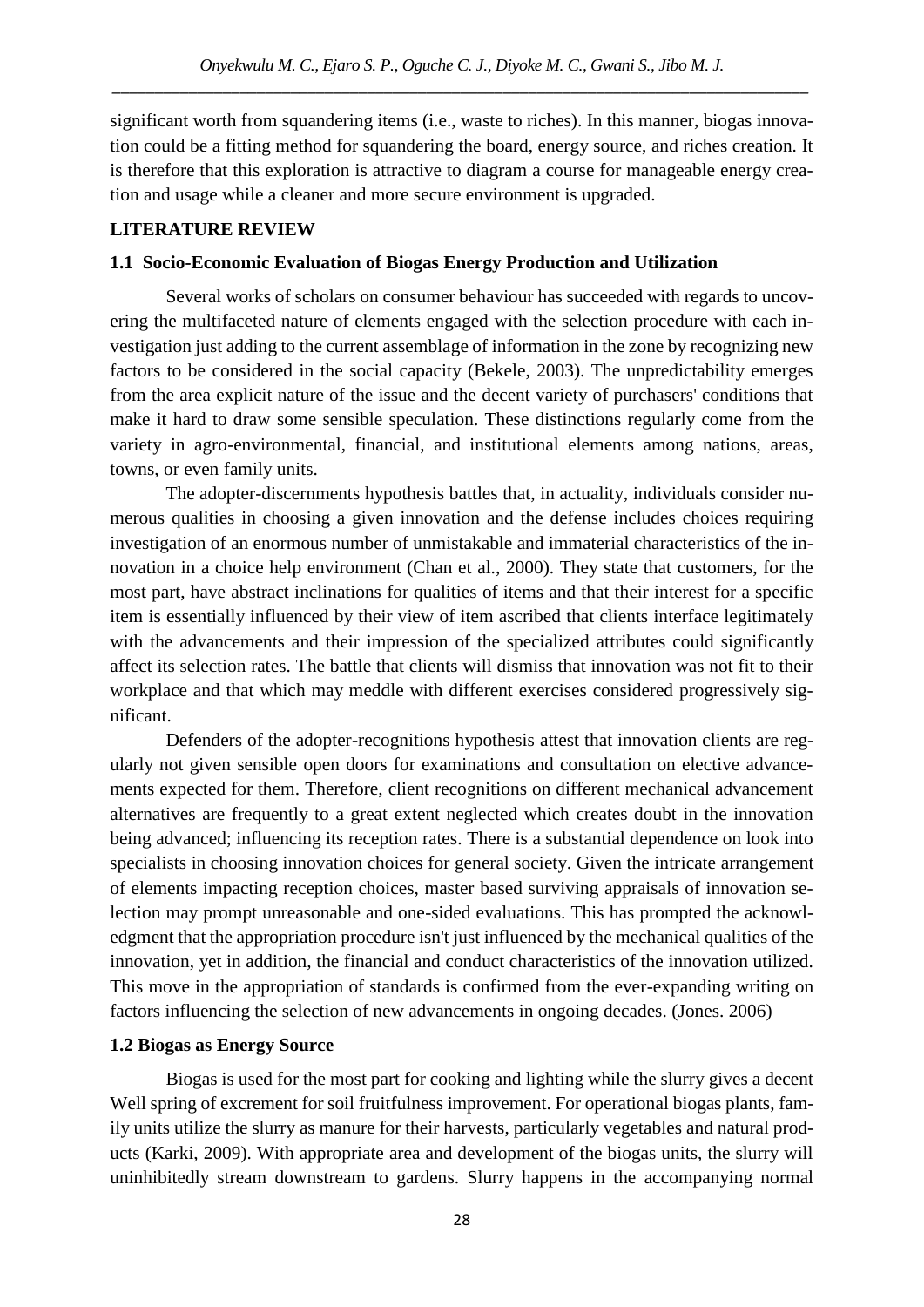structures: A light and rather strong portion, fundamentally straw or stringy particles which buoy to the highest point of the digester framing a filth, A fluid, watery portion staying in the center layer of the digester, A thick portion underneath which is the genuine slurry or muck, and and heavy solids, fundamentally sand and soil particles, which settle at the base of the digester. On average, farmers with at least four heads of local breed cattle can generate sufficient biogas to meet their daily basic cooking and lighting fuel needs (Ukpabi, 2010).

# **1.3 Energy Sector in Nigeria and Socio-Economic Development**

Energy is a significant element for the improvement procedure of any nation. Energy utilization level is a decent marker of financial improvement level of a nation on the grounds that the energy segment has solid effect on destitution decrease through pay, wellbeing, training, sexual orientation and the environment linkages. In present day times, no nation has figured out how to generously lessen destitution without incredibly expanding the utilization of energy or proficiently using energy or potentially energy administrations. Truth be told, energy influences all parts of advancement – social, monetary and environmental (Amigun et al., 2008).

Thusly, the technique received by a nation in energy use is an essential apparatus in accomplishing monetary improvement since financial thriving and personal satisfaction of a nation are firmly connected to the degree of its per capita energy utilization. In this manner arrangement of sufficient, moderate, productive and solid energy administrations with least impact on the environment is critical. In any case, Nigeria, as in numerous other creating nations, while interest for energy is persistently expanding, it's flexibly isn't expanding proportionately. Endeavors to expand energy flexibly in an offer to coordinate the expanding energy request must be looked for. Along these lines the utilization of creature and harvest squanders to support energy flexibly in Nigeria turns into a significant and promptly accessible alternative.

In any case, as in many creating nations, there is over-reliance on barely any traditional energy sources involving biomass (kindling, charcoal, crop deposits, and so on), oil based goods and network power as the driver of monetary turn of events. Biomass is the primary wellspring of energy for residential use, trailed by Firewood which is the most widely recognized cooking fuel, especially in rustic territories, and is for the most part utilized in the family units, than charcoal and low rate utilizing power.

# **1.4. Sources of Energy in Nigeria**

Domestic energy can exist as renewable sources, which beings a flow or nature can be used over and over again or as non-renewable resources which are finite as their exploitation can lead to the exhaustion of supplies. Domestic energy used in urban households exists in various forms such as electricity, kerosene, fuel wood, liquefied petroleum gas (LPG), petrol gas and so on (Adegbulugbe, 1979).

A. Electricity Early in the 19<sup>th</sup> century a new form of energy was developed, electricity, the great advantage of electrical energy or electrical power as it is commonly called, is that it can transmitted easily over great distances. As a result, it is the most widely used form of energy in modern civilization (Jame 1996)

Overall hydroelectricity utilization arrived at 816 GW in 2005, comprising of 750 GW of enormous plants and 66 GW of little hydro establishments. Huge hydro limit totalling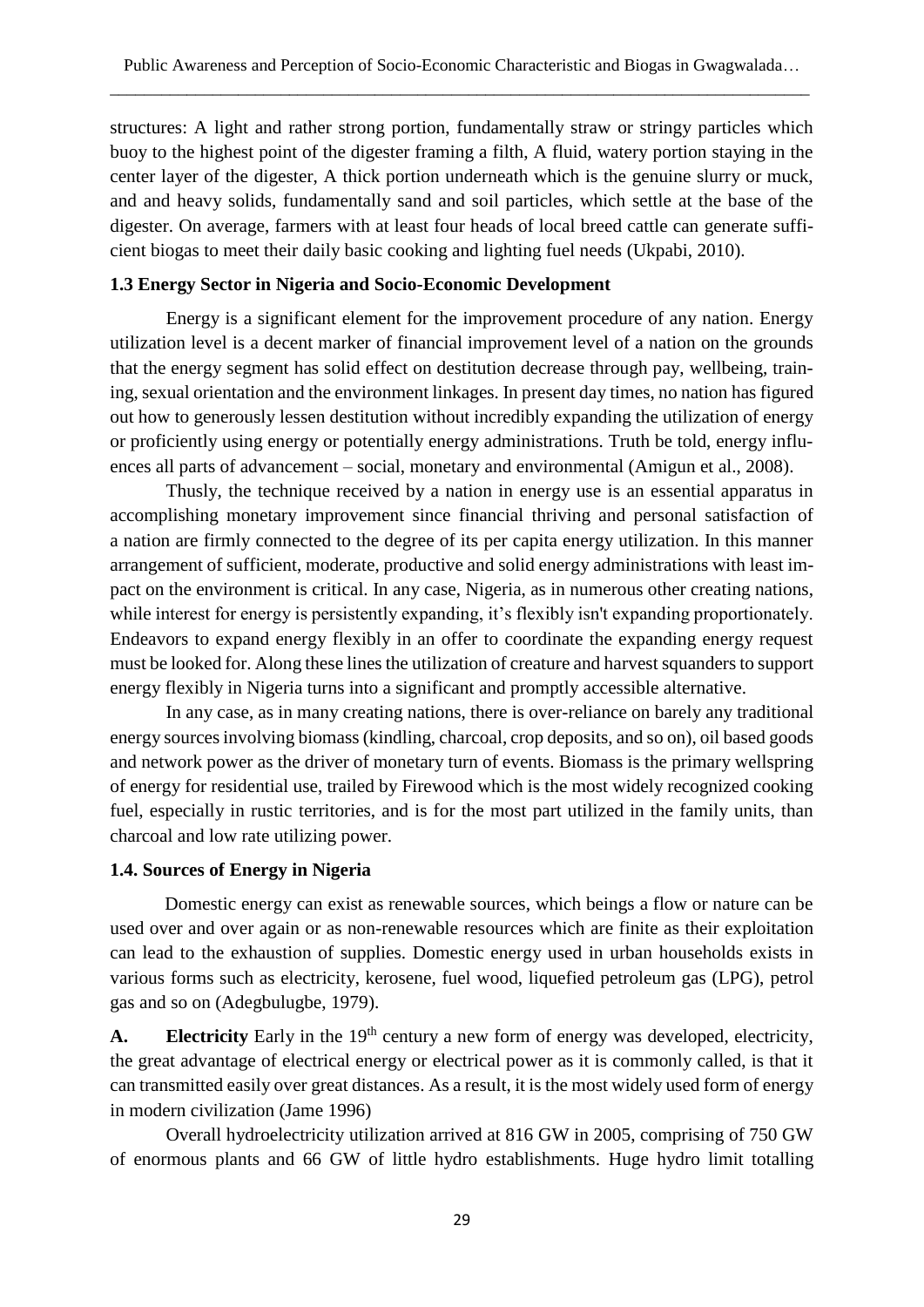10.9 GW was included by China, Brazil and India during the year 2005, yet there was an a lot quicker development (80%) in little hydro plants are by and by found (John 2007).

Hydroelectricity is major source of domestic energy supply and consumption in Nigeria, the hydro potential is estimated at 10,000MW, with a corresponding arrival average energy capacity of about 40,800 GWh (Esan, 1995). The consumption of electricity by different classes of consumers in the country has increased from less than 2000GWh in 1970 to about 8,500 GWh in 1989. In the 1970s, electricity demands double every five years and this increase slowed down in the latter half the 1980-1990 decade due to the downturn in the economy. The president Yardua led administration 2008 and production capacity of 10,000mega watt by the year 2010. Based on the World Bank's forecast growth in electricity paraffin in the United Kingdom and South Africa (not to be confused with the waxy solid also called paraffin wax or just paraffin). The term kerosene is usual in Canada, United States of America, Australia, New Zealand, and Nigeria and so on. Its heating value or heat of combustion is around 18,500 Btv/2b or 43.1 MJ/Kg. It is widely used to power jet-engine air-craft and also commonly used as a heating fuel (John 2007).

**B. Kerosene** The demand for kerosene (Nigeria National Petroleum Corporation, 1991) in Nigeria has rapidly increased in recent years because of its popularity as an affordable and available form of domestic energy in urban areas. The average consumption has been increased at about 14-16% per annum between 1975 and 1985. However, the growth rate dropped slightly about 12.5% in 1986 and 1990. It is important to note that kerosene is used for dual purposes, thus, apart from its use as domestic for cooking, lighting and so on, it is also used by aviation industry as aviation fuel. This has set a stain'' on this energy form due to increased number of private airline operators in the country, in line with the privatization programs of the government.

Concurrently, the imbalance in kerosene supply in the country further aggravated by smuggling of the product across the borders to neighbouring countries where kerosene attracts higher prices in foreign currency and also the activities of pipeline vandals who destroy kerosene pipes to expunge kerosene. This usually result to loss of thousand tonnes of kerosene, ecological degradation and loss of life and valuables (Nigeria National Petroleum Corporation, 2005)

According to Osayuki (2005) the total installed capacity of the four Nigeria National Petroluem Corporation (NNPC) refineries in Nigeria is 2,7978,400 metric tones per annum which is not enough to satisfy the current demand of urban households and aviation industry. Presently the price of kerosene is fluctuating on an increasing scale.

**C. Liqudifield Petroleum Gas (LPG)** As indicated by John(2007), liquified gas (LPG) is a blend of hydrocarbon gases utilized in fuel fabricated during the refining of raw petroleum extricated from oil or gas streams as they rose up out of the ground. Also called cooking gas, liqudified petroluem gas (LPG) is an exceptional household energy source in urban territories as a result of its boss consuming attributes and limit of supplanting chlorofluocarbons as a vaporized charge and a refrigerant to lessen harm to the ozone layer. It assumes a noteworthy job in the household blend of both created and creating nations, assortments of LPG brought and sold incorporate blends that are fundamentally propane, blends that are basically butane and the more typical blends including both propane (60%) and butane (40%), contingent upon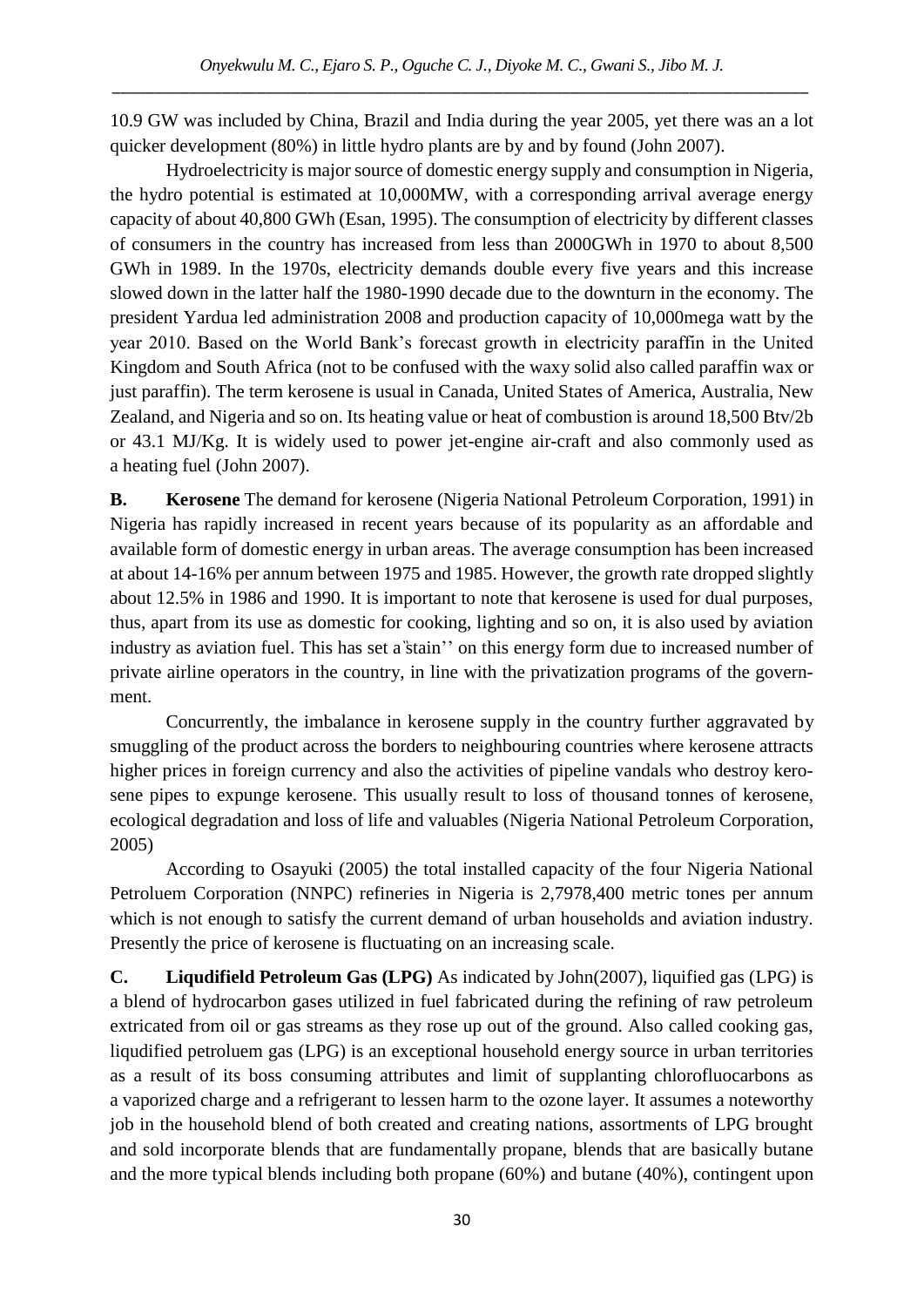the season-in winter more propane and in summer more butane. At ordinary temperatures and weights LPGF will vanish in view of this LPG is provided in pressurized steel chambers are not filled totally, regularly they are filled to somewhere in the range of 80% and 85% of their ability (John, 2007).

The installed capacity of the four NNPC refineries is 306,000kg of LPG per annum is quite enough to satisfy the current demand but because of the instable supply, inadequate distribution network and high cost of LPG appliances (cylinders and cookers), it enjoyed a low patronage in Nigeria (Osamor, 1991). The current demand in the country is about 12,000kg annually and it was projected to be 265,000kg in 2000 (NPC, 1991).

Nigeria's natural gas reserve has been estimated over 3 trillion standard cubic meters, NNPC and joint venture partners shell, Agip, Elf (Total) produces significant amounts of associated gas during the production of crude oil. However, about 75% of the associated gas is flared while the balance is either or treated to pipeline quality sold industries such as power Holding Company of Nigeria (PHCN) and others. The government of some Southern States in the country such as Bayelsa and Rivers are presently harnessing gas resource to power gas turbine engine, which generates and supply electricity.

**D. Petrol** Nigeria is a member of the Organisation of Petroleum Exporting Countries (OPEC) which she joined in 1971 (Ayodele, 2015) and it is also the sixth largest producer of crude oil in the world (Olajide and Odugenro,1999) Petrol dominated the energy consumption and accounts for 70-80% of the total commercial energy consumed in the country between 19790 and 1980. Petroluem reserves in the country are tenatively estimated at 70 billion barrels in 2001, probably as a result of recent developemnt in off-shore exploraition by the government. (Alepe, 2017). The supply of for domestic consumption takes into account the storage arrangements of oil marketing companies, as incidence of petrol supply within the country and allegation fingers are pointing to oil marketers who are accused of diverting flow of petrol producer to accumulate wealth at the expense of people's life. Another major reason affecting petrol supply in the country is government pricing policy system on petroleum products and also the activities of pipeline vandals who destroy oil pipes for extraction of causing disruption in the supply of petrol in the even of pipeline explosion, valuble and lives are lost due to this act of Mayhem (Osayuki, 2005).

**E. Fuel Wood** According to Matthew (2000), the chief use of the world's wood is not as building materials or paper but as fuel. Of the 4.4 billion cubic meters of wood harvested in 1996, close to 1.9 billion cubic meter are burned for cooking or not provide heat, or are used to make charcoal for latter burning (Food and Agriculture Organisation 1999).

However, in many developing countries of the world dependence on fuel wood is higher than developed countries. In countries like Nepal in Asia, and Uganda, Tanzania and Nigeria in Sub-Saharan Africa, fuel wood provides 80% or more of the total energy requirement. While in industrial countries, fuel wood contributes only about 3% of total energy supply. There are exceptions in Sweden and Fineland which accounts for more 16% of the total fuel wood supply in some central east European countries(FAO, 1999).

Fuel wood energy is obtained from trees, and Nigeria is blessed with a total land area of about 960,000 km<sup>2</sup>. An estimated 369,000 km<sup>2</sup> (about 40%) has been classified as forestland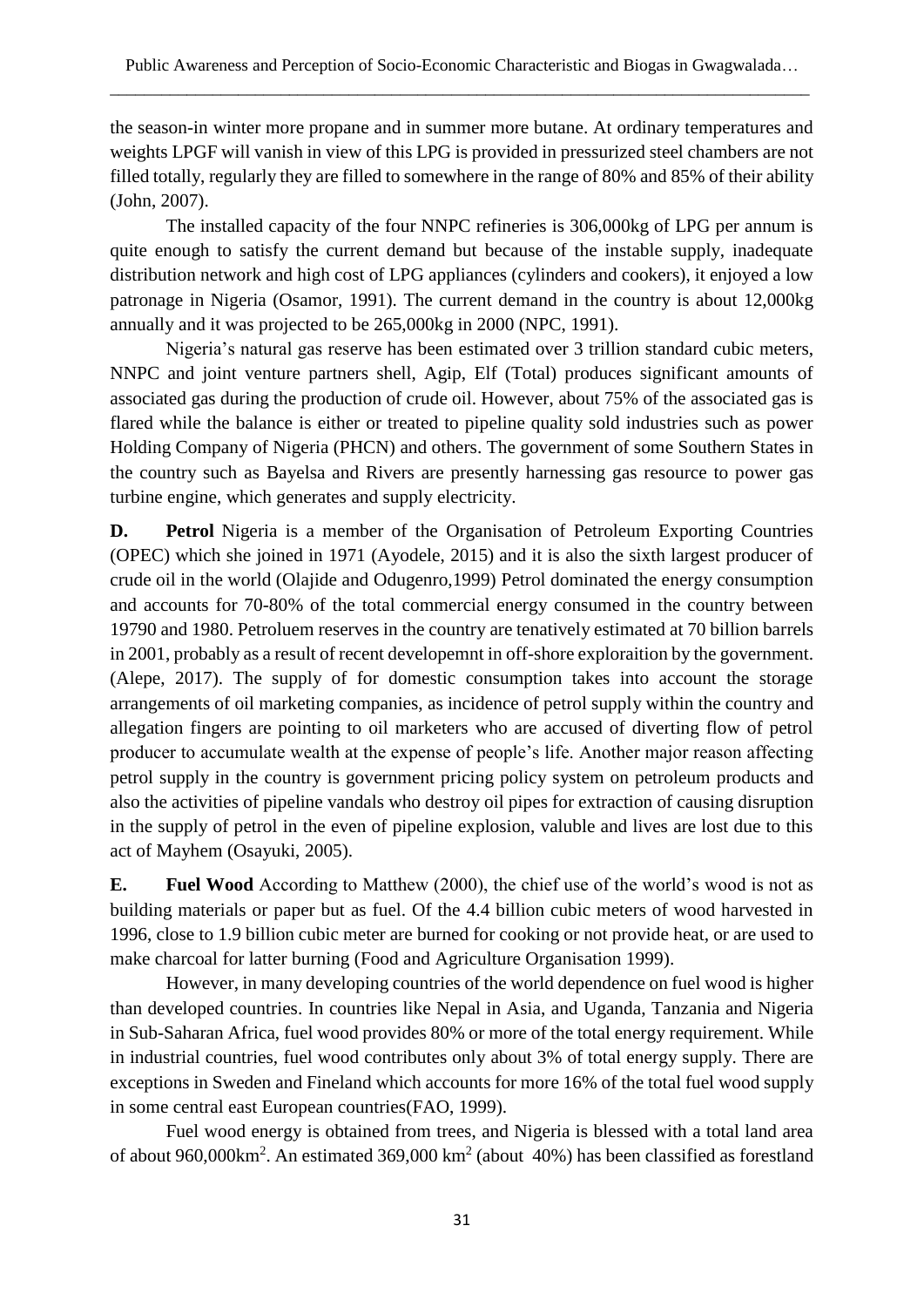with high forest zone of about  $133,000 \text{km}^2$  and savanna woodland of about  $227,000 \text{km}^2$  (FAO, 1979).

Majority of urban households in developing countries opt for fuel wood as a domestic source of energy for cooking, heating, boiling, drying and so on probably because it is the most efficient, available and affordable source of domestic energy. Some residents insist that no meal is more delicious than those prepared with wood (Osayuki, 2005). About 70% of the total domestic energy consumed in developing countris is of wood origin and over 80% of Nigeria populace uses fuel wood as a traditional energy source. Fuel wood extraction is a source of income generation and it also offers employment opportunity to many jobless individuals in the country. (Olajide et al, 1999b).

However, the excessive consumption of fuel wood and other traditional fuels is carried out at great cost to the individual, like community, the fuels is carried out at great cost to the individual, like community, the economy and environment as a whole. This is as result of reckless and uncontrolled exploration of fuel wood, which results to environmental degradation and up to currnet concern *global* warming. The individual is exposed to health hazards during the burning of fuel wood by releasing carbon dioxide, which is quite harmful to human health especially the utilization of fuel wood is not economically efficent because of its high cost presently and its effect on deforestation is economically destructive (Hosier, 2011).

The projections of global fuel wood consumption in 2000 range from 1.5 billion  $m<sup>3</sup>$ (a decrease of 16% from 1998 levels) to 4.25 billion  $m^3$  (an increase of 136%) (Brooks et al, 1996). While the yearly utilization of fuel wood in the nation is assessed to run between 51-88 million m3 of which 80% is devoured as fuel wood to suggest a high accessibility and fuel wood utilization was anticipated to be 34.83 million m3 in the nation as at the year 2000 (Osayuki, 2005).

**F. Charcoal** Also known as local gas profoundly among producers of charcoal, it is a domestic energy source derived when wood is heated to about  $25^{\circ}$ C (480<sup>o</sup>F) thereby evaporating the moisture and volatile materials, leaving carbon inert materials in the form of charcoal. (Ayodele, 2015). Charcoal burns a luminous flame which is widely used as household fuel for cooking with charcoal stoves, ironing with local pressing irons and so on. Charcoal is well patronized by urban dwellers because it produces a blue somkeless flame and also it is convenient to transport when compared with fuel wood. Its potentials are quite high because of vast forest cover in the country. Specially charcoal is made from heatin selected trees species such as shea butter and so on. The business of production and sale of charcoal is quite lucrative as men and women engage in the processing, packing and selling of charcoal to earn a living. However, the consequences of charcoal exploitation include air pollution, deforestation, densification and so on can be obtained directly and indirectly to provide heat, lighting, and power from various sources as: hydropower, solar energy, geothermal power, wind power, nuclear energy, mechanical energy.

# **Energy Poverty in Nigeria**

Indeed, even in Nigerian homes with electricity, the quality of service provided is often intermittent while growing increasingly very expensive, despite the fact that there is roughly three hours per day of power (electricity). There was price increase in electricity tarif at a time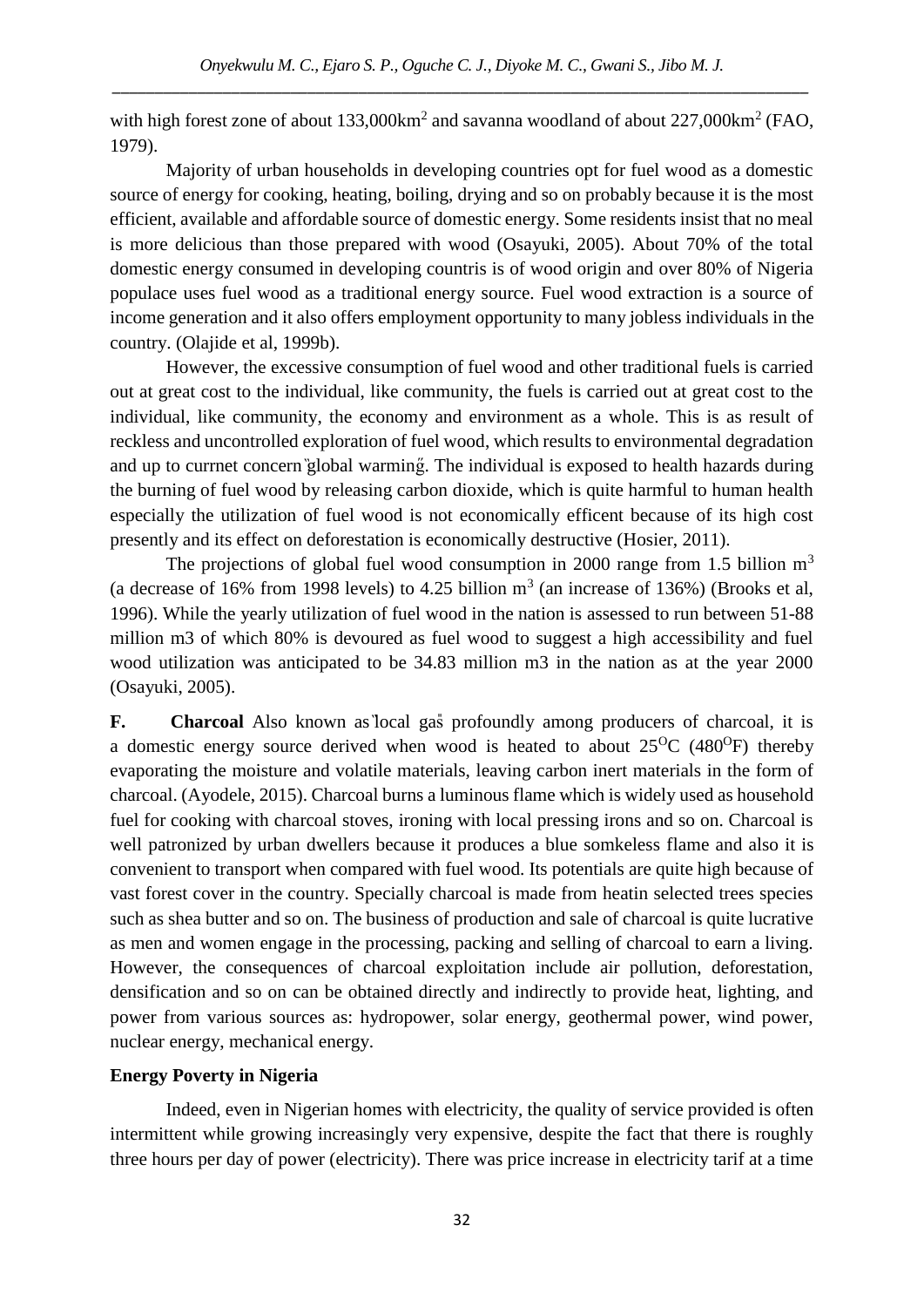when 92.4 percent of Nigerians live on less than \$2 per day, and 70.8 percent live on less than one dollar per day. Andrew (2015)

The problem of energy poverty is not only to Nigeria only but to other developing countries of the world. According to the International Energy Agency 2017, "over 1.3 billion people are without access to electricity and 2.6 billion are without clean cooking facilities (charcoal and other forest products). More than 95% of these people are in sub-Saharan Africa or developing Asia and 84% are in rural areas." Though the problem is not unique to Nigeria, it does bring to light the global inequality behind the phenomenon of energy poverty despite Nigeria's status as a major energy exporter. Andrew (2015) It is seemingly paradoxical for a nation which began exporting large amounts of liquid petroleum gas through Chevron in 1997 to have a per capita liquid petroleum gas usage rate of 0.4 kilograms per second, one of the lowest in the region.





Sources: New York Times Photo: MAY 21, (2015)

Addressing energy poverty is a key point in the fight against global poverty. Greater access to alternative energy sources will reduce unnecessary deaths, such as the 95,300 Nigerian deaths which occur annually from smoke created by the use of solid biomass fuels. It will enhance the financial capabilities of those nations currently struggling to provide power to businesses. This, in turn, will expand the global community of consumers. Regardless, the importance of treating energy exporters as nations, and not simply as trade partners, remains a primary challenge moving forward in the fight against global inequality.

Empirical studies on awareness and perception of biogas technology alongside socio economic factors have yielded ambiguous results. While some studies found a positive relationship between biogas technology alongside socio economic factors (Arduin, Nascia and Zanfei, 2010; BenYoussef, Hadhri and M'Henni, 2010; Gallego et al., 2011), other studies have shown an insignificant or a negative correlation between them (Bayo-Moriones and Lera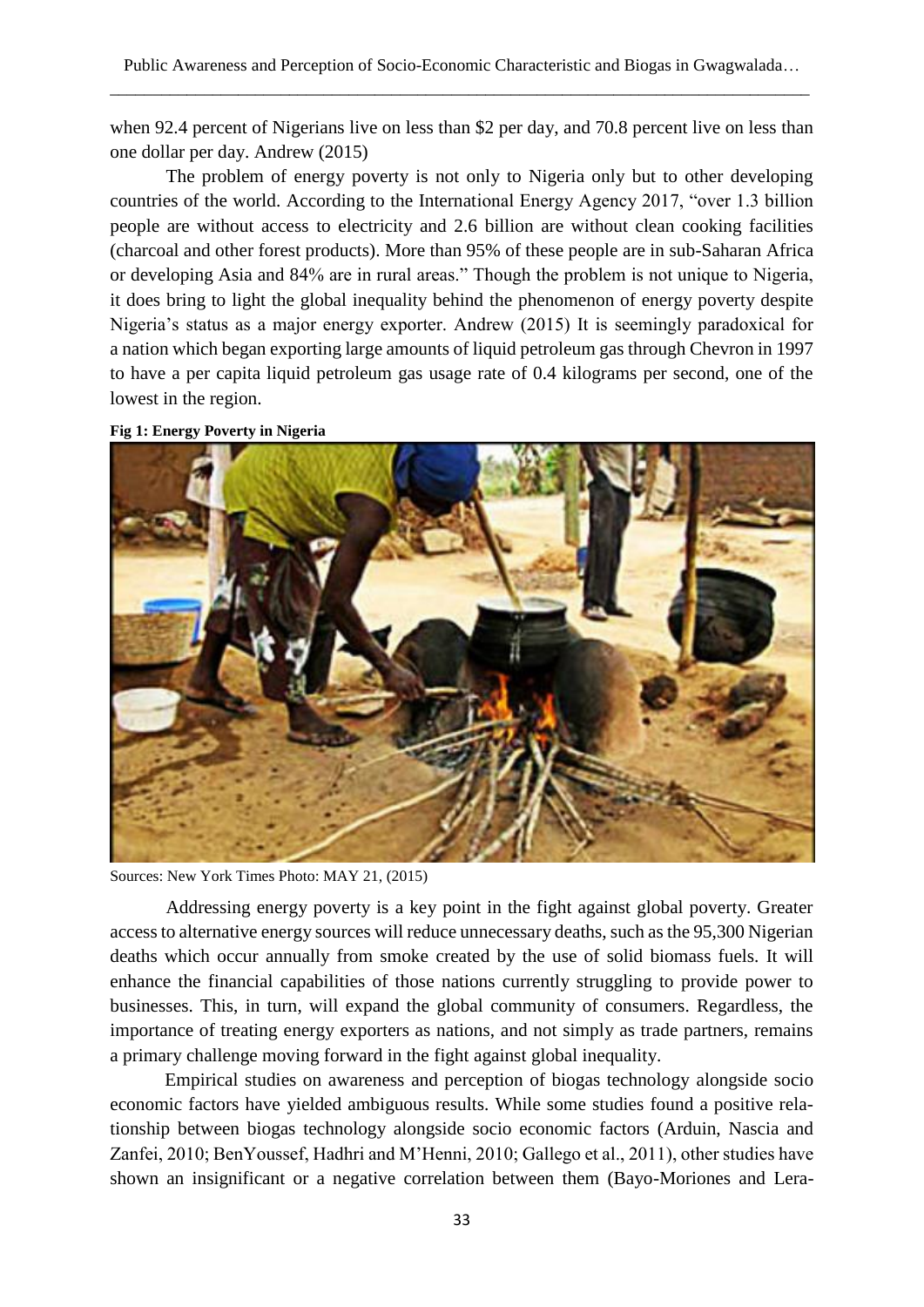Lopez, 2007; Bocquet and Brossard, 2007). Furthermore, Hollestein (2014) maintains that the relationship is non-linear by asserting that income level has a positive impact on the adoption and use of biogas technology. Despite these studies, no logical conclusion has been reached as to the inherent factors that have motivated the use of a well awareness on biogas in the Nigerian. The findings of most research on biogas technology usage and its application have not identified the major factors that can be said to influence the adoption of alternative to biogas practice in Nigeria and particularly the study area, Gwagwalada. This gap in the literature is therefore the basis for this study.

The factors utilised for investigation were extracted from the literature review. The need to identify the household primary cooking fuel were adopted and modified from Sawyer and Crowston (2014). Determine the domestic energy expenses and income level were taken from Oladapo (2011). View respondent awareness and perception of biogas technology were modified and sourced from Asgarkhani and Young (2010) and Spanos, Prastacos and Poulymenakou (2002).

# **2.0 STUDY LOCATION**

Gwagwalada town is situated about 54Kilometers away from the Federal Capital City and it is midway situated inside the FCT. It is situated on a trunk A2 Street along Kaduna-Lokoja Street and it is around sixty (60) kilometers west of the FCT. The Gwagwalada Urban, region is situated between scopes 8006'00"N to 9000'00"N and 7 000'00"E to 7008'00"Figure 1). It is limited by Kuje Area Council toward the East, Abaji Area Council toward the West, Kwali territory Council toward the South and Abuja Municipal toward the North East and Suleja Local Government in Niger State toward the North (Gwagwalada Master Plan, 1979). The investigation region has an all-out landmass of around 6,500 hectares (65km2) and with the fast pace of urbanization, formative procedures are presently occurring even outside the limit of the assigned urban region.

The population of Gwagwalada has been fast increasing as a result of natural (high fertility) reduction in death rate, and mass influx of people into the area, especially with its status as a satellite town in the FCT. Thus, because of the last movement of the seat of Federal Capital from Lagos to Abuja, its official populace figure of Gwagwalada Area Council is 157,770 of which 34216 is the number of inhabitants in Gwagwalada town (NPC, 2006). Gwagwalada is the second large city in Abuja with a total landmass of 65 square kilometres. It is located at the centre of a very fertile agricultural area with abundant clay deposit to its north-east and southwest (Mundi 2000 and Balogun, 2001).

Gwagwalada records the highest temperature during the dry season's months, which are generally cloudless. The maximum temperature occurs in the month of March with amount varying from  $37^{\circ}$ C in the south west to  $30^{\circ}$ C in the North-East. This is also the period of high diurnal ranges of temperature. By July to August diurnal range rarely exceed  $70^{\circ}$ C according (Adakayi, 2000). A number of local soils have been identified within the study area such as alluvial soils. These soils are commonly found in the valleys of the main rivers and streams all over of the FCT. The soils are somewhat narrow in coverage with rivers and streams deeply entrenched in such areas (Balogun, 2000).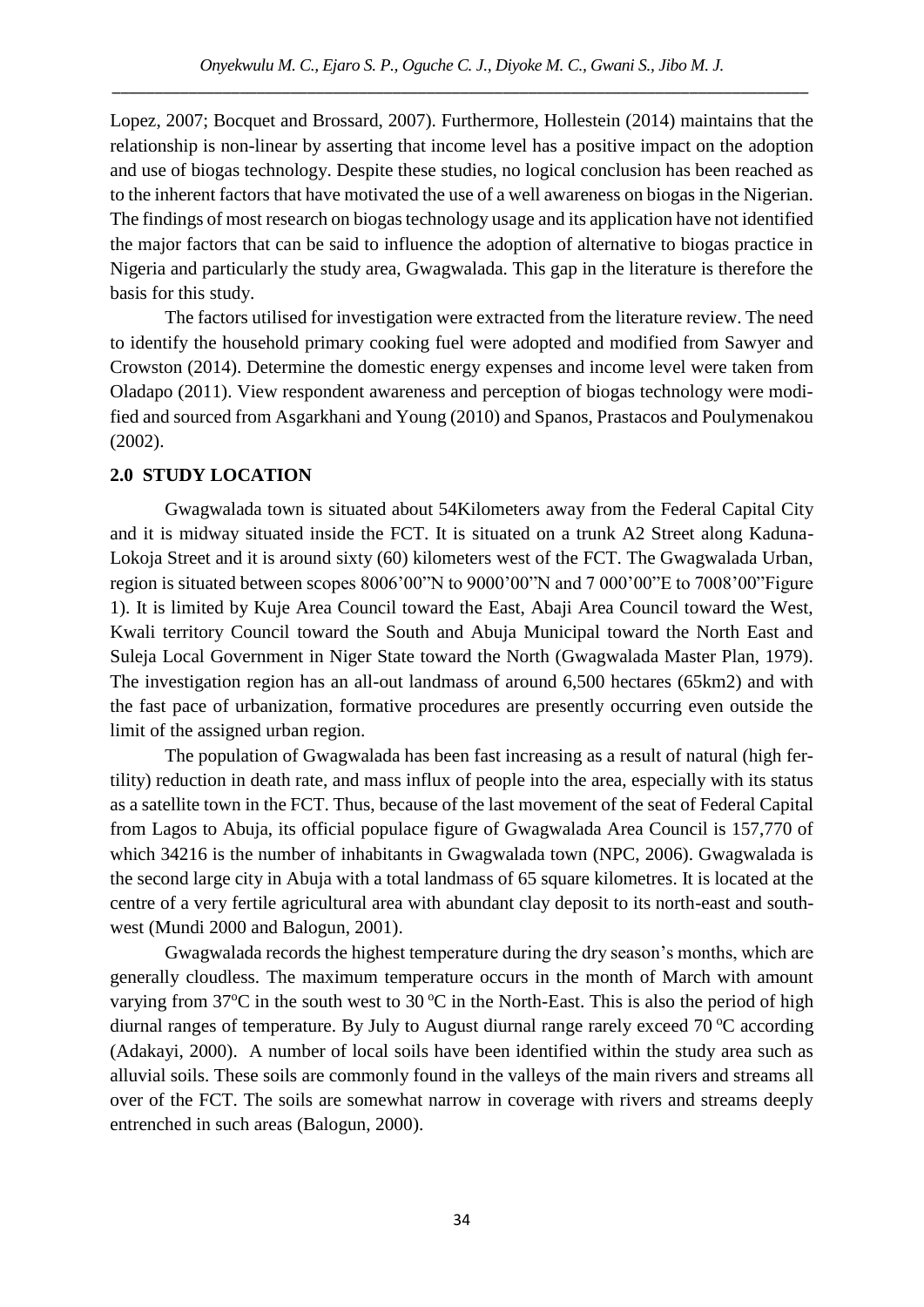

#### **3.0 MATERIALS AND METHODS**

The method adopted to carry out this research is discussed under the following sub headings; data types and mode of collection, sampling technique, questionnaire administration, data analysis and presentation.

#### **3.1 Method of Data Collection**

Valuable primary data regarding the selected case was gathered from key informants; National Biotechnology Development in the department of Environmental Biotechnology, Energy Vendors like the gas sellers, Kerosene hawkers, firewood sellers and the end users residents. Semi structured guidance questionnaire were developed to conduct interview which was beneficial to get information relevant to the study. Besides the interview, field visits were paid to various energy retail outlets. It helps the Researcher to observe the actual situation and to know people's perception about biogas production.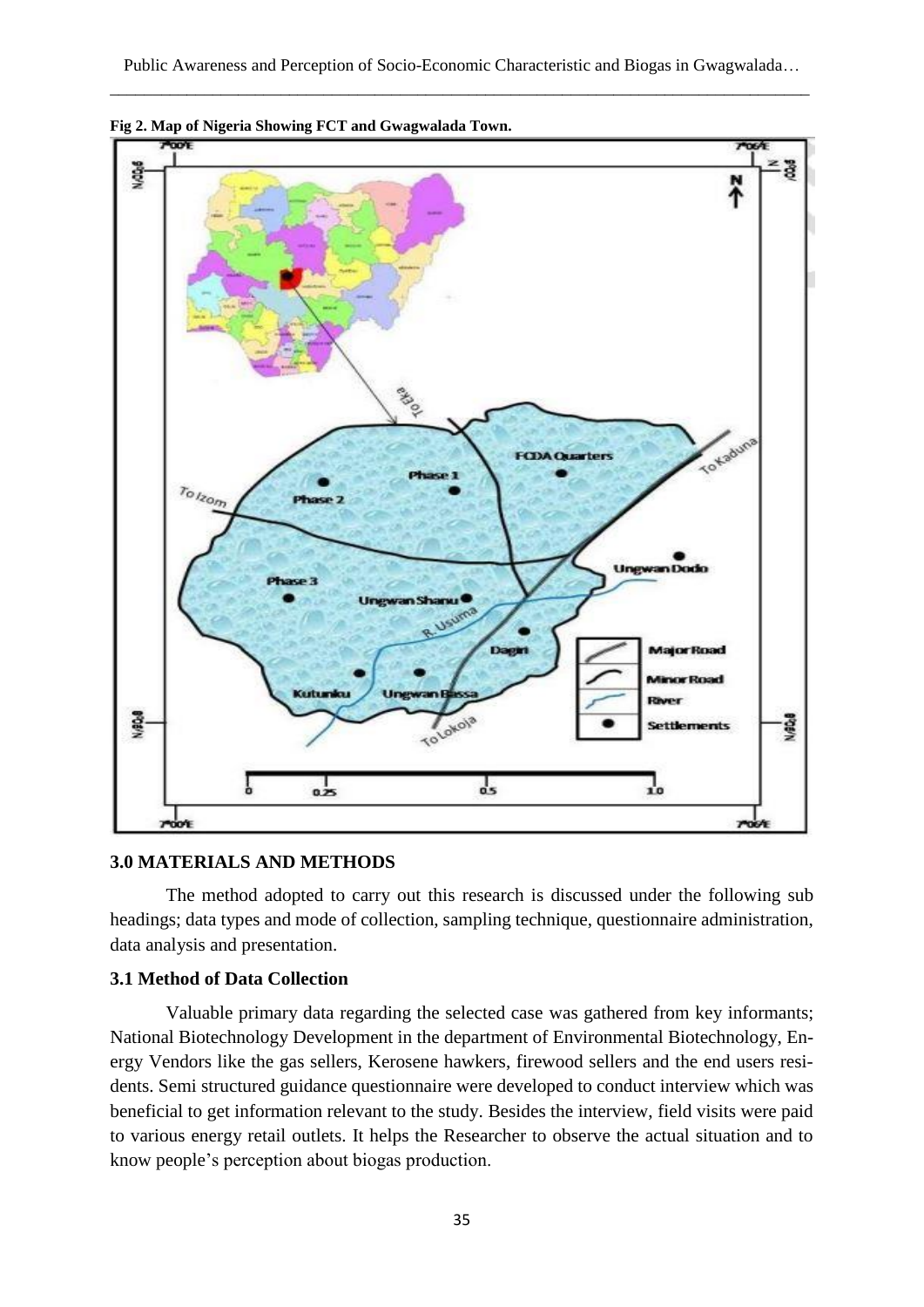To gather information necessary for this research, informal research was conducted to obtain relevant information from literature. The study took advantage of reports articles from notable International and local journals, internet, published and unpublished thesis and dissertations.

# **3.2 Sampling Technique**

Gwagwalada town is made up of several districts. Prominent among them is a planned settlements which is sub divided into phases; phase one, phase one low cost, phase 2 and Phase 3. Other lay outs include; Kontagora Estate. Surrounding settlements that sprawled out around these districts are Old kutunku, New Kuntunku, Passo, Angwan Dodo among others. Five out of these settlements were selected purposively considering their similarity and differences in structure and economic composition of the residents. Within the districts, Phase 1 low cost and Kontagora estates were selected, while within the sprawling settlements; Angwan Dodo, Passo and old Kuntuku were selected.

Different sampling technique methods were deployed depending on the unit of analysis and type of information required. Purposive sampling, a procedure which involves intentional selection was used at various stages of the research. This method was adopted with mainly the community leaders, fire wood vendors, kerosene and gas retail outlets, who were in a position to give information on specific areas of interest.

To sample the population in the Sprawling settlements, it was very difficult to be systematic due to the unplanned nature of the area. The houses are not arranged in any particular pattern and there is no existing map of the area. As a result of this some clusters were identified and a sketch map of each cluster was developed and 50 households were randomly selected each from Passo, Angwar Dodo and Old Kutunku.

In Phase 1 Low cost the house lay in rows and consists of mixed dwelling units of 1, 2 and 3 bedrooms detached bungalows. It is clustered on street basis. The settlement has a total of 28 streets with each street having about 14 houses. The questionnaires were administered on street by street basis a total of 40 Questionnaire were systematically administered within the Phase 1 Low Cost Housing. The same Procedure was also used to select 25 respondents in Kontagora Estate. Altogether a total of 200 respondents were selected for interview. See table 1.

| <b>Gwagwalada District</b> | <b>Number Of Respondents Selected</b> |
|----------------------------|---------------------------------------|
| Kontagora                  | 20                                    |
| Phase I Low-Cost           | 40                                    |
| Kutunku                    | 50                                    |
| Passo                      | 50                                    |
| Angwan Dodo                | 40                                    |
| <b>Total</b>               | 200                                   |

#### **Table 1. Sample Households**

**Source**: Author's fieldwork 2014

A pre-test was conducted and the survey questionnaire was subsequently refined. The researcher hired some field assistants who helped the researcher in the questionnaire distribution. Each questionnaire took an average of 30 minutes to implement. The field assistants were instructed to interview the mother or wife in the household, if available, otherwise, the father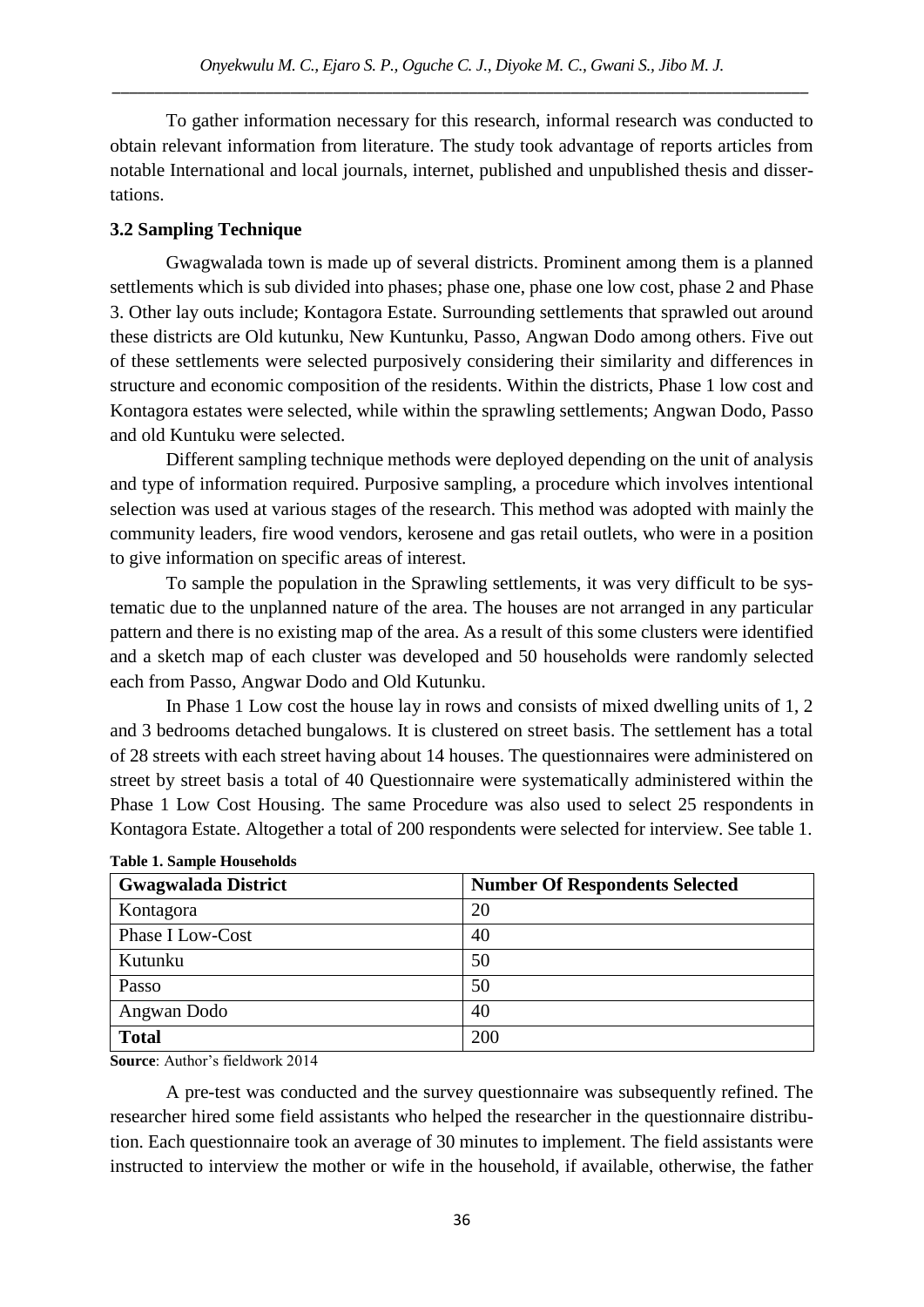or husband or any adult who was available. The questionnaire collected information on the following: socioeconomic characteristics of the respondents, households' level of awareness and response to energy crisis, household level of energy consumption, and household awareness of biogas technology. A total of 215 questionnaire were distributed, however only 200 (86.6%) were analysed, the rest were either not returned or not properly filled.

# **4.0 RESULTS AND DISCUSSIONS**

Below is the findings of the study and discussions of the results of people's socio economic feature and biogas awareness and perception

# **4.1 Social and Economic Characteristics of Respondent**

The social and economic characteristic of the respondents includes gender, age, educational, household size distribution, main economic activities and average income of the respondents.

| Gender        | Respondents | Percentage $(\% )$ |
|---------------|-------------|--------------------|
| <b>MALE</b>   |             | 42%                |
| <b>FEMALE</b> | 116         | 58%                |
| <b>TOTAL</b>  | 200         | 100%               |

## **Table: 4.1.1 Gender Distribution of Respondent**

Source: Field Survey (2014)

The table above indicate that the majority of (58%) of the households in the study area are female as compared to (45%) male. This has an implication on household decision making system, the decision on whether the household adopts biogas technology or not. This indicates that the energy source's environmental impact would have more effect on the women and invariably the children.

| AGE DISTRIBUTION(YEAR) | <b>RESPONDENT</b> | <b>PERCENTAGE</b> |
|------------------------|-------------------|-------------------|
| $20 - 30$              | 68                | 34%               |
| $31 - 40$              | 74                | 37%               |
| $41 - 50$              | 44                | 22%               |
| $50 - 60$              | 12                | 6%                |
| Above 60               |                   | 1%                |
| Total                  | 200               | 100%              |

## **Table: 4.1.2 Age distribution of the Respondents.**

Source: Field Survey (2014)

The result from the above table indicate that a majority of respondents were in the economically active age, that is 20-40years which relates to peak level of awareness of modern innovations. It implies that market development for biogas production and utilization can rapidly be achieved.

**Table: 4.1.3 Educational Qualifications of Respondents**

| EDUCATIONAL QUALIFICATION | <b>RESPONDENT</b> | PERCENTAGE |
|---------------------------|-------------------|------------|
| PRIMARY                   |                   | $7\%$      |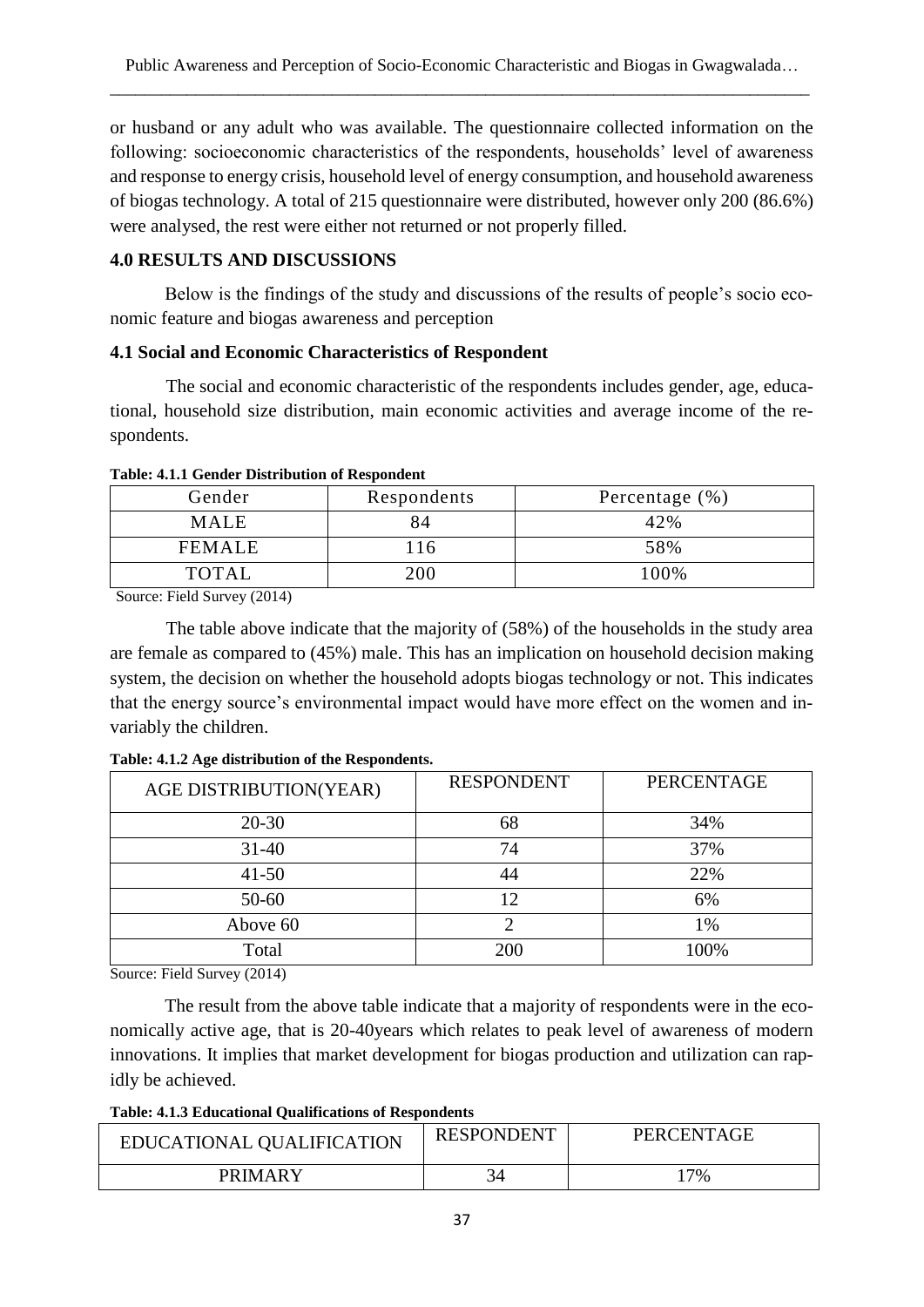| <b>SECONDARY</b> |     | 35%  |
|------------------|-----|------|
| <b>TERTIARY</b>  | გი  | 43%  |
| <b>OTHERS</b>    |     | 5%   |
| <b>TOATL</b>     | 200 | 100% |

**Source:** Field Survey (2014)

The table above indicates that a large part of the sample population can at least read and write, meaning that the individuals are trainable as far as biogas technology knowledge is concern.

| Table 4.1.4: Household Size Distribution of Respondent |
|--------------------------------------------------------|
|--------------------------------------------------------|

| <b>Household Size Distribution</b> | Respondent | Percentage |
|------------------------------------|------------|------------|
| 1-5                                | 132        | 66%        |
| $6 - 10$                           | 64         | 32%        |
| $11 - 15$                          |            | 1%         |
| Above 15                           |            | 1%         |
| Total                              | 200        | 100        |

Sources: Field Survey (2014)



**Table 4.1.5 Main Economic Activity of Respondents**

Sources: Field Survey (2014)

0,00%

5,00%

The major economic activity in the study area is Wage Employment as indicated by the result in the above bar chart. This indicates that besides deforestation, most of the waste dumped in the environment are generated at home as domestic organic waste necessary for production of biogas as alternative, accessible and cheaper source of domestic energy.

Farming Trading Artisan Private Coy Civil Servant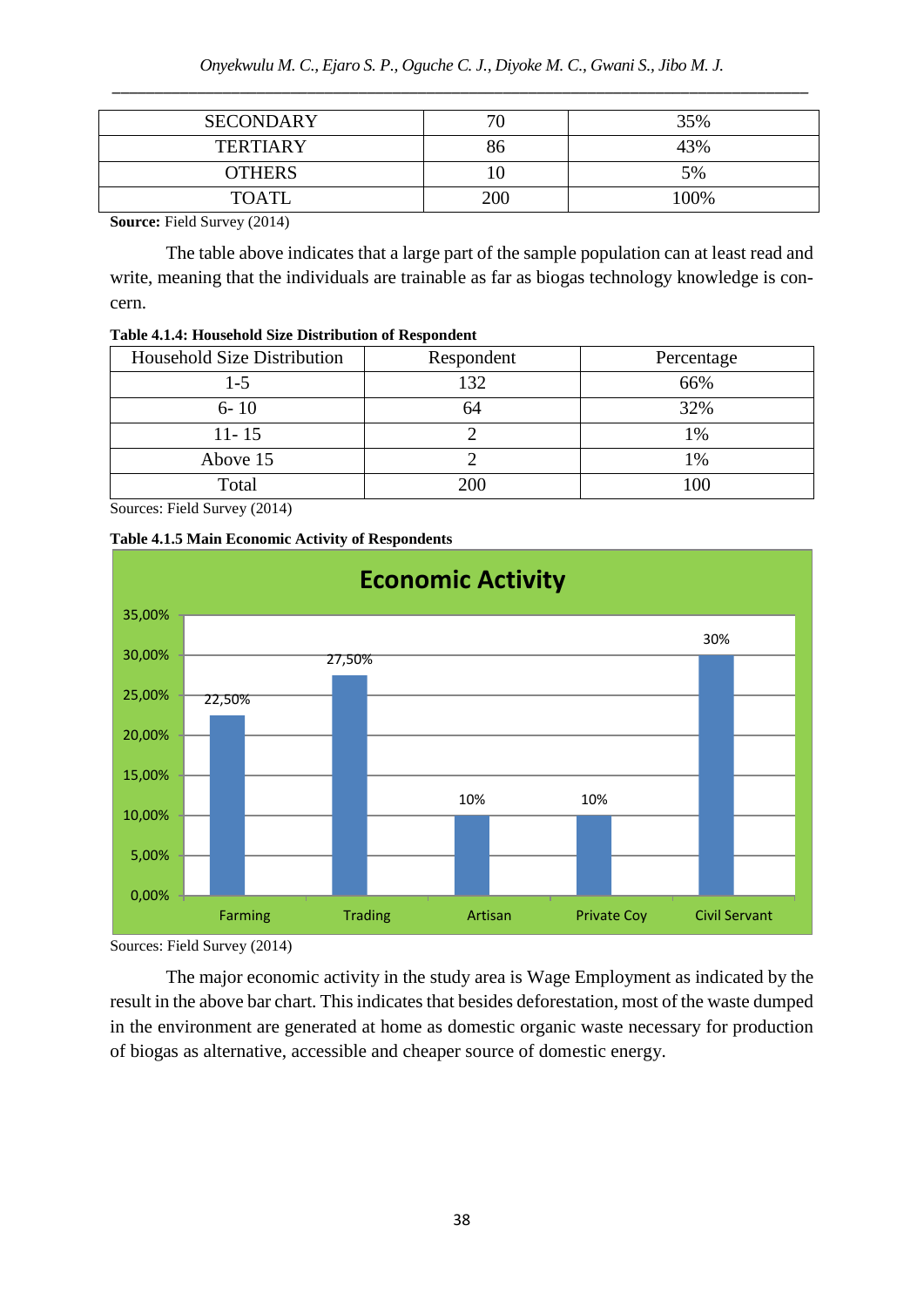Public Awareness and Perception of Socio-Economic Characteristic and Biogas in Gwagwalada… \_\_\_\_\_\_\_\_\_\_\_\_\_\_\_\_\_\_\_\_\_\_\_\_\_\_\_\_\_\_\_\_\_\_\_\_\_\_\_\_\_\_\_\_\_\_\_\_\_\_\_\_\_\_\_\_\_\_\_\_\_\_\_\_\_\_\_\_\_\_\_\_\_\_\_\_\_\_\_\_\_\_

| Income of Respondent $(\mathbf{A})$ | Frequency | Percentage |
|-------------------------------------|-----------|------------|
| 5,000-20,000                        | 82        | 41%        |
| 21,000-50,000                       | 80        | 40%        |
| 51,000-80,000                       | 12        | 6%         |
| 81,000-100,000                      | 12        | 6%         |
| Above 100,000                       | 14        | 7%         |
| Total                               | 200       | 100%       |

**Table: 4.1.6 Average Incomes of Respondents**

Sources: Field Survey (2014)

The study tends to confirm that the majority are generally low and near middle income earners. This however would have an economic implication on the choice of domestic energy utilization and expected affordability of biogas.





Sources: Field Survey (2014)

The above indicates the main energy sources in the study area. The study reveals that majority of the respondents prefer kerosene as their fuel. Fuel wood (Firewood and Charcoal) is closely used as alternative. Considering the two sources, it is obvious that 42.5% of the domestic energy come from the forest. This implies that there is high degree of deforestation, carbon emission arising from burning the fuel wood and consequently a heightened environmental pollution. The reasons cited for cooking fuel preference are affordability, availability and accessibility.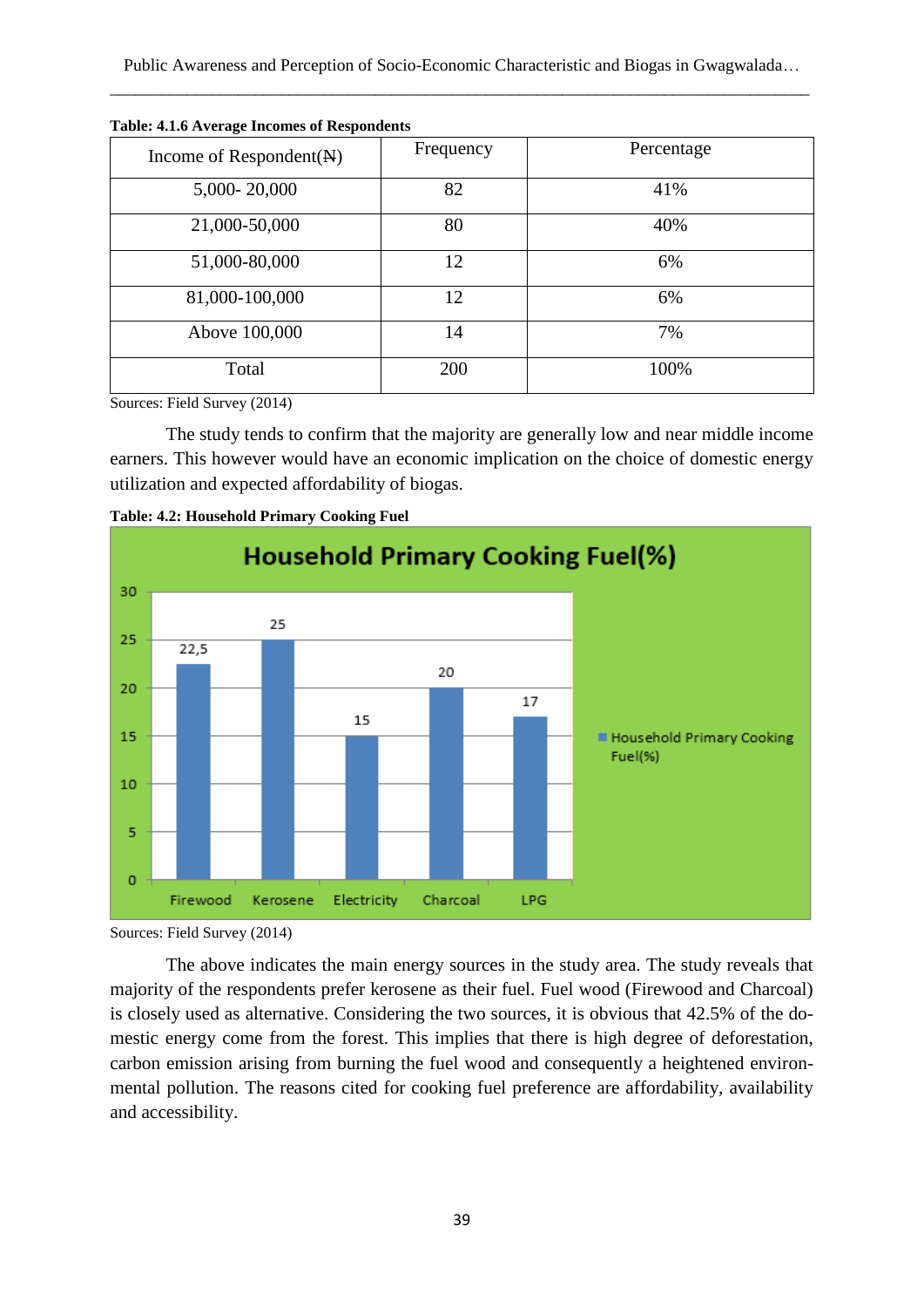| <b>Source of Domestic</b> | Respondents | <b>Income Level</b> | Respondents |
|---------------------------|-------------|---------------------|-------------|
| Fuel                      |             |                     |             |
| Firewood                  | 45          | 5,000-20,000        | 82          |
| Kerosene                  | 50          | 21,000-50,000       | 80          |
| Electricity               | 30          | 51,000-80,000       | 12          |
| Charcoal                  | 40          | 81,000-100,000      | 12          |
| LPG                       | 35          | Above 100,000       | 14          |
| TOTAL                     | 200         |                     | 200         |

**Table 4.3: Main Energy Source and Income Level of Respondents compared**

Source: Field Survey (2014)

From the above table, fuel wood accounts for the highest proportion of domestic energy consumption in the study area. It is obvious that this domestic fuel is predominant among low income level earners. The table also indicate that several households also make use of Electricity for heating and lighting along with other domestic energy sources for cooking. Gas (LPG) is used by those of higher income level. High cost of gas and poor awareness and epileptic electricity supply were found to be deterring factor for the low use of these energy sources in the study area. Thus gas like Biogas which would be produced from thereby waste dump sites is deemed to be affordable and accessible and can be the reliable alternative energy source for environmental sustainability.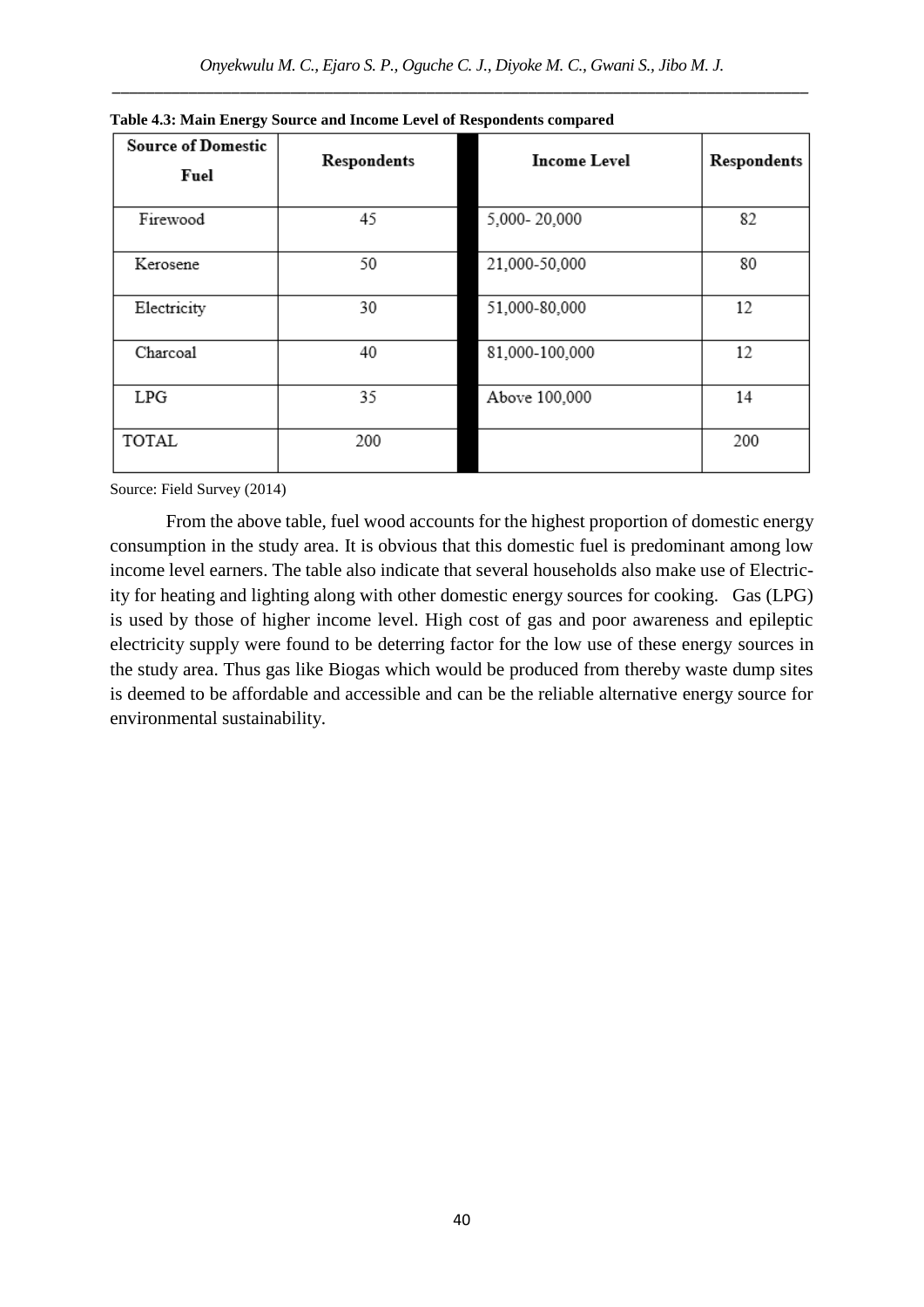| <b>Estimated Expenditure</b><br>(Naira) | Angwar Dodo | Kutunku   | Passo     | Kotagora | Low Cost    | Total       |
|-----------------------------------------|-------------|-----------|-----------|----------|-------------|-------------|
| Firewood                                | No.50       | No.50     | No.50     | No.20    | No.30       | 200         |
| Below 2000                              | [24] 48.0   | [24] 48.0 | [22] 44.0 | [5] 25.0 | [13] 43.3   | [88] 45.0   |
| 2000-3000                               | $[16]$ 32.0 | [18] 36.0 | [15] 30.0 | [7] 35.0 | [9]30.0     | $[65]$ 32.5 |
| Above3000                               | [10] 20.0   | [8]16.0   | [13] 26.0 | [8]40.0  | $[8]$ 26.7  | [47] 23.5   |
| Total                                   | 50          | 50        | 50        | 20       | 30          | 200         |
|                                         |             |           |           |          |             |             |
|                                         |             |           |           |          |             |             |
| Charcoal                                |             |           |           |          |             |             |
| Below 2000                              | $[20]$ 40.0 | [17] 35.0 | [14] 28.0 | [6] 30.0 | [14] 46.7   | [73] 36.5   |
| 2000-3000                               | [23] 46.0   | [23] 46.0 | [19] 38.0 | [8]40.0  | $[6]$ 20.0  | [72] 36.0   |
| Above 3000                              | $[7]$ 14.0  | [10] 20.0 | [13] 26.0 | [6] 30.0 | $[10]$ 33.3 | $[55]$ 27.5 |
| Total                                   | 50          | 50        | 50        | 20       | 30          | 200         |

**Table: 4.3.1: Household Monthly Spending on Firewood and Charcoal of Respondent**

Source: Field Survey (2014)

The table depicts that use of fuel wood and charcoal has no bound in the study area with respect to income level. Residents of all income levels make use of these forest products as either a major source of energy or supplementary source to support large cooking in social functions and those who operate restaurants and canteens. Results in the table reveal that 45.5% spend below N2, 000.00 per month, while 36.5% spend the corresponding amount on charcoal. Those that spend above N3000.00 are relatively low.

**Table 4.4.: Respondents Awareness and Perception of Biogas Technology in the Study Area**

| Respondents     | Total | Awareness |           |  |
|-----------------|-------|-----------|-----------|--|
|                 |       | Aware     | Not Aware |  |
| Angwar Dodo     | 40    | 10        | 30        |  |
| Kutunku         | 50    | 15        | 35        |  |
| Passo           | 50    | 10        | 45        |  |
| Kotagora Estate | 20    | 15        | 5         |  |
| Phase 1Low Cost | 40    | 30        | 5         |  |
| Total           | 200   | 80        | 120       |  |

Source: Field Survey (2014)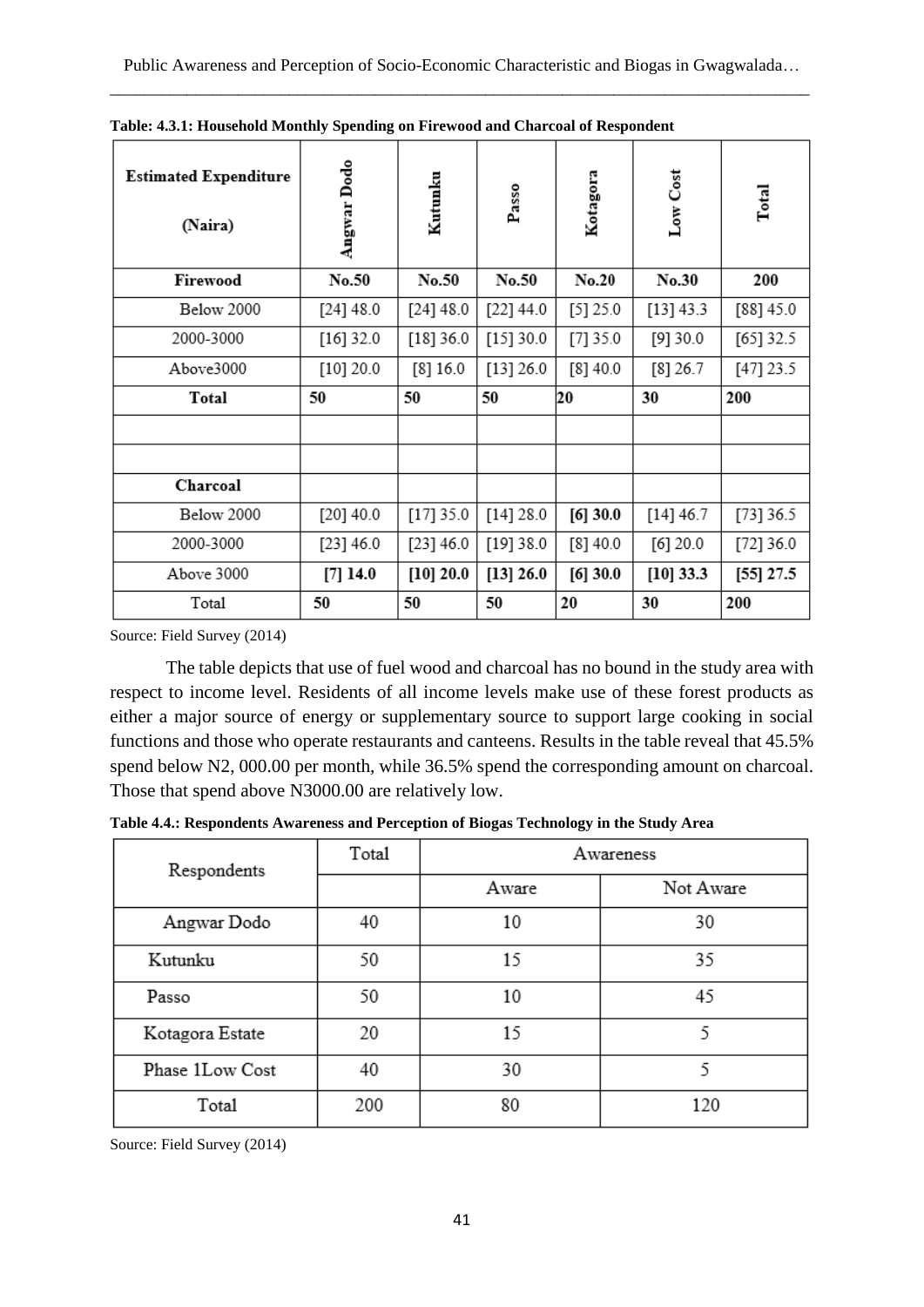Findings in Table 4.3 show that majority 60.0% of the respondents have not heard about the biogas technology, while 40.0% have heard about the technology.

In summarizes the relationship between household characteristics and Awareness of biogas technology. These characteristics include age of respondent, education level of household head, household size and sex, can be said that the residential area is not of very much significance in the study because all settlements now harbor all categories of income level and occupational structure; rather, it was the level of education and income level.

## **Sex of Respondent and Awareness**

Findings in table 5.1 indicate that the majority of the male respondent **(57)** comprising of 28.5% have heard about biogas technology before and also Majority of the female respondents (66) 33.0% have not heard about the Technology before the time of this research. This indicates that the technology has not received much publicity in the country.

## **Age of Respondent and Awareness**

Findings in Table 4.4.1 also indicate that younger respondents **(51)** comprising 22.5% of respondents aged between **20 to 40** years old were more likely to have heard about biogas technology compared to older respondents aged above 40 years. The plausible explanation of this can be that younger people especially at tertiary level of education school age are more inquisitive to know about new innovations. They have more access to information through a variety of medium than the older ones especially in developing countries where economic hardship is prevalent.

## **Education Level and Biogas Awareness**

The relationship between education and biogas awareness as indicated in the above table show that the majority of the respondents (47) 23.5% who have heard about biogas were those with tertiary education compared to those with secondary or other forms of education. This can be explained by the nature of education itself. Education opens an individual's mind to wide range of information and exposure. Comparatively, people who attained secondary and college education the Study area were more likely to be in wage employment like teaching, area council administration, private sector, police officers among others. People belonging to this category, firstly, most of them live in public or hired houses hence have no permanent premises, secondly being public or civil servants they are liable to be transferred to other work places, hence they are unlikely to invest in biogas technology which is a permanent and non-transferable structure as compared to those who own permanent premises.

## **Household Size and Biogas Awareness**

The relationship between household size and biogas awareness is that households with many members are more concern about high cost of energy and are worried about an alternative also households with large size of family are more stricken with poverty and are associated with less education. It was expected they will not receive information more readily than those with smaller size of family.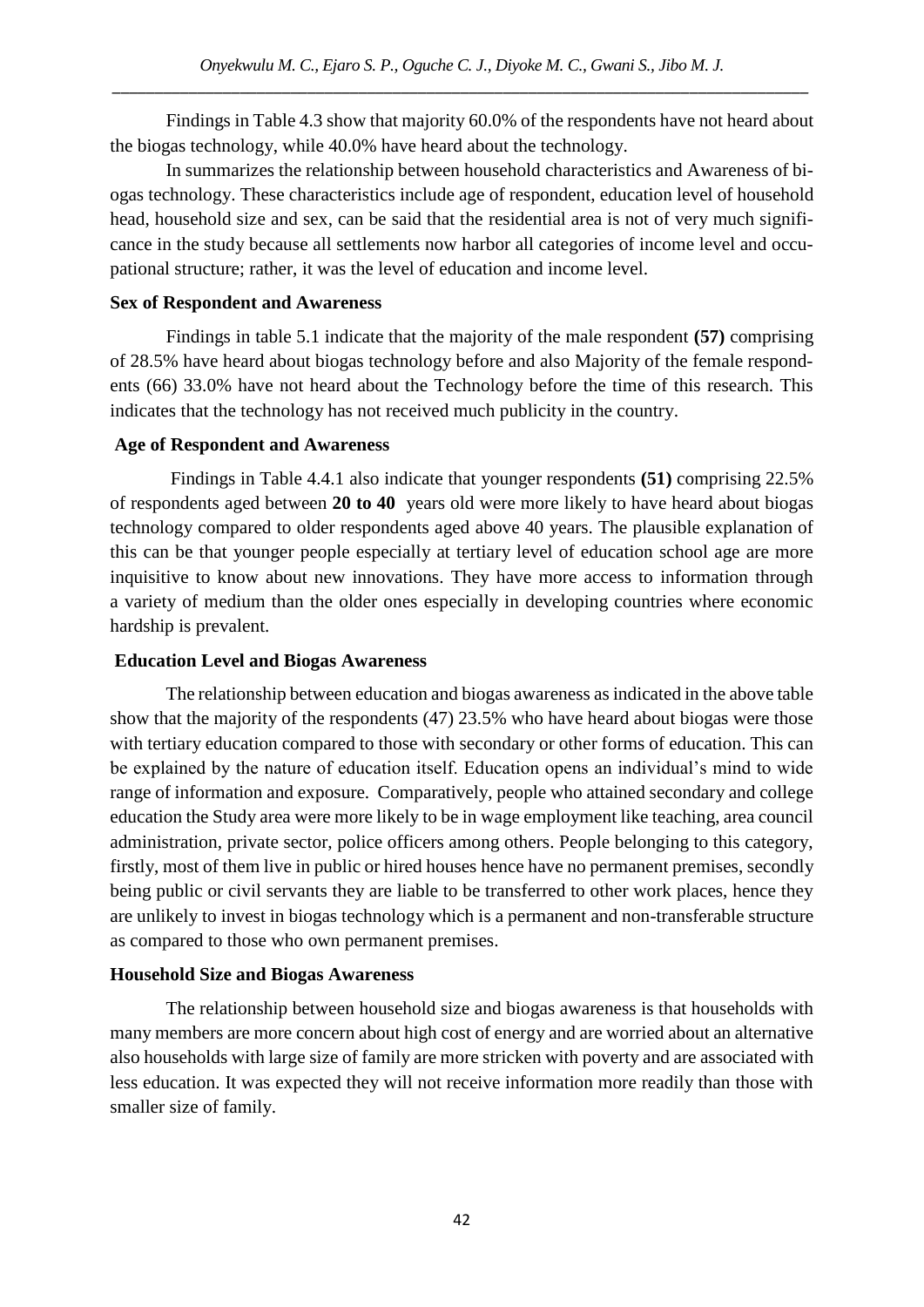#### **Main Economic Activity and Biogas Awareness**

The table indicate that a majority of those that are aware of biogas technology were those engaged in civil service compared to those engaged in farming and trading. This can be explained by the fact that biogas production in Nigeria is still at the policy level therefore more people in government employment are informed of the biogas plants at the pilot stage.

#### **5.0 CONCLUSION AND RECOMMENDATIONS**

This study should be embraced and adjusted and put into utilization as a team with organizations that are associated with advancing indigenous designing tasks that can tackle present issues. It had been seen that degree of salary, level of instruction, and age assume a critical job in the decision of energy used for cooking and other local purposes. Without the open attention to biogas innovation, its advantages, and entanglements, there will be no adequate premise to scatter biogas innovation at the grassroots level. Simultaneously, mindfulness inside the administration is fundamental since effects and parts of biogas innovation concern such a significant number of various legislative foundations (for example horticulture, environment, energy, financial aspects), it is important to recognize and remember all dependable government offices for the spread and mindfulness raising procedure.

The following recommendations are made for actions to be taken in order to promote and raise levels of Public Awareness and Perception of Socio-Economic Characteristic and Biogas in Gwagwalada Town Abuja, Nigeria, Enlightenment campaigns using media, for example, radio, TV, and handbills through indigenous dialects should be urged for individuals to get mindful about the reasonableness, wellbeing, and moderateness of biogas innovation advancements. The Federal government should encourage the use of National Orientation Agency (NOA) at the Area councils. Political leaders through policy reviews can promote the technology through media discourse and through incorporating the renewable energy policy in Government development plans. District councils should hire extension workers to educate community member on biogas efficiency. National Biotechnology Development Agency (NABDA), under Ministry of Science and Technology, will play coordination role to ensure sustainability of the environment and the implementation of the set strategies for the development of biogas sector in the country.

#### **Bibliography\_\_\_\_\_\_\_\_\_\_\_\_\_\_\_\_\_\_\_\_\_\_\_\_\_\_\_\_\_\_\_\_\_\_\_\_\_\_\_\_\_\_\_\_\_\_\_\_\_\_\_\_\_\_\_\_\_\_\_\_\_\_\_\_**

- 1. Adakayi, P.E. (2000): climate (Ch.2) in P.D. Dawam (ed) The Geography of Federal Capital Territory, Jos, Nigeria P.P. 9-22.
- 2. Andrew Michaels (2015) CAI, UNICEF EIA, International Association for Energy Economics, Journal of Public Administration and Policy Research 3.2
- 3. Ahmadu T. O. (2009). Comparative Performance of Cow Dung and Chicken Droppings for Biogas production, Msc Thesis submitted to the Department of Mechanical Engineering, Ahmadu Bello University Zaria
- 4. Alepe, S.M.  $(2017)$  The Future of Oil and Gas in Nigeria. Paper for the 10<sup>th</sup> N.I.J. Oil Seminary by ELF Nigeria limited, Lagos, Nigeria.
- 5. Amigun B., Von Blottnitz H. (2008). Investigation of scale economies for African biogas installations. Energy Conversion and Management, 48:3090- 3094.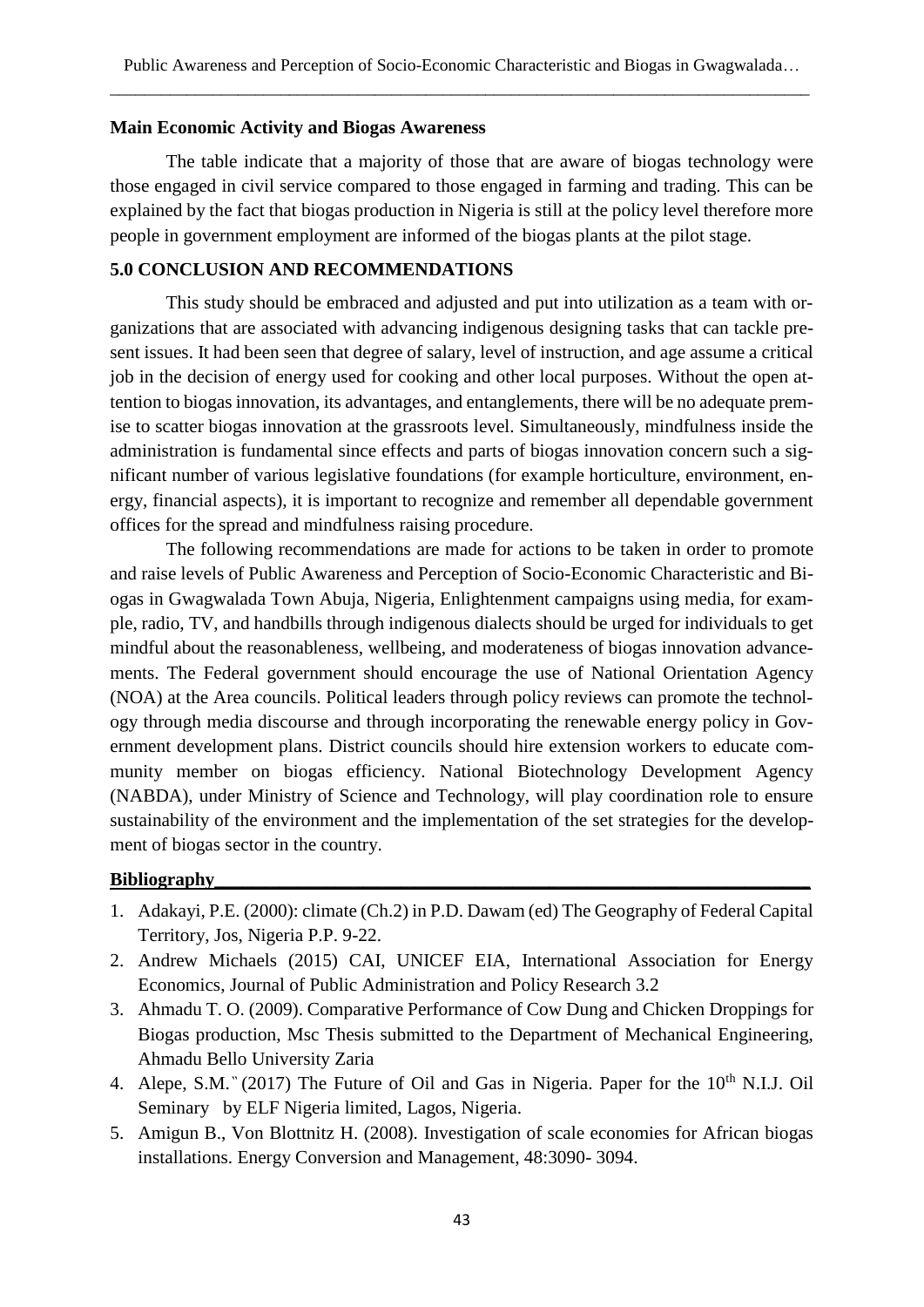- 6. Anjaneyulu .Y. and Narasimha .R.P (2005) Introduction to environmental Science. B.S publications Hyderabad, An Economic Analysis of the Impact of the Withdrawal of Petroleum Subsidies on the Demand for Biomass in Nigeria: Being a Paper prepares for Staff Research Seminar, on Development of Economics, University of Nigeria, Nsukka
- 7. Ayodele, A.S. (2015) Energy Consumption Nigeria Institute of Social and Economic Research, (N.I.S.E.R.) Ibadan.
- 8. Balogun, O. (2001), The Federal Capital Territory of Nigeria: A Geography ofIt's Development, Ibadan University Press; University of Abuja.
- 9. Chup, C.D. (2000): Landform (Ch.5) in P.D. Dawam (Ed). The Geography of Federal Capital Territory, Jos.
- 10. Cotthem, W. V. (2010). A dynamic approach to desertification challenge in Northern Nigeria; biogas. Retrieved on December 13, 2010, from http://anaerobicdigestion.blogspot.com/share
- 11. F.A.O. (2001): Forest (1995): Mini and Macro Hydro Schemes in Power Production in Global Climate Change: Impact on Energy Development P.P/ 341-365. Development in Nigeria. F.U. SF/NIR/J46. Technical Report 3, UN DPI FAO, Rome.
- 12. F.A.O. (2009): Fuel Wood Collection and Deforestation in Developing Countries. Resource Assessment Journal, P.P. 10-15.
- 13. F.C.D.A (2013): Gwagwalada Master Plan Abuja F.C.D.A Federal Republic of Nigeria, (1991): Population Census (Provisional result)
- 14. Fentaw Ejigu and Hailu Araya, (2010). Activity report for 2010 on Building awareness on the value of bio-slurry and its use as organic fertilizer, set up a system to record, analyze and report the impact of bio-slurry on crop yield and making cross visits, Institute For Sustainable Development(ISD)and National Biogas Program Ethiopia(NBPE).
- 15. Fisseha Tegegn, (1991). Biogas in Ethiopia, Ethiopian Energy Authority Renewable and Sustainable Energy Reviews. https://doi.org/10.1016/j.rser.2015.04.026
- 16. Gwagwalada Master Plan Abuja F.C.D.A. Federal Republic of Nigeria, (1991): Population Census (Provisional result).
- 17. Iwayemi A. (2008). Nigeria's Dual Energy problems: Policy Issues and challenges Being a paper presented at the 31st International Association for Energy Economics International Conference, Istanbul, Turkey.
- 18. Mary P. S., Renwick. H, (2007).An African Initiative a Cost-Benefit Analysis Of National And Regional Integrated Biogas and Sanitation Programs in Sub-Saharan Africa, Draft Final Report Prepared For The Dutch Ministry of Foreign Affairs ,Biogas For Better Life.
- 19. Matthew E. (2000): The Need for an Alternative Source of Energy: Journal Of the Abuja Geographer: University of Abuja, P.P. 10. Vol. 1.No.1.
- 20. Mundi, R. (1996): Population (Ch.2) in P.D Dawam (Ed). The geography Of Federal Capital Territory Jos Nigeria. National Population Commission 2006; www.population.gov.ng
- 21. NNPC (2000): NNPC Botanization Programme I: presented at the national Workshop on safety precaution in the Handling and Liquefied Petroleum Gas (LPG)
- 22. NNPC (2005): Statistical bulletin on Facts and Figure of Oil production in Nigeria.
- 23. Olajide, J.O. and Odugenro P.C. (1999): Urban Household Energy and Food preparation in Nigeria in Journal of Fuel Option for Household Energy issue 44: Ibadan.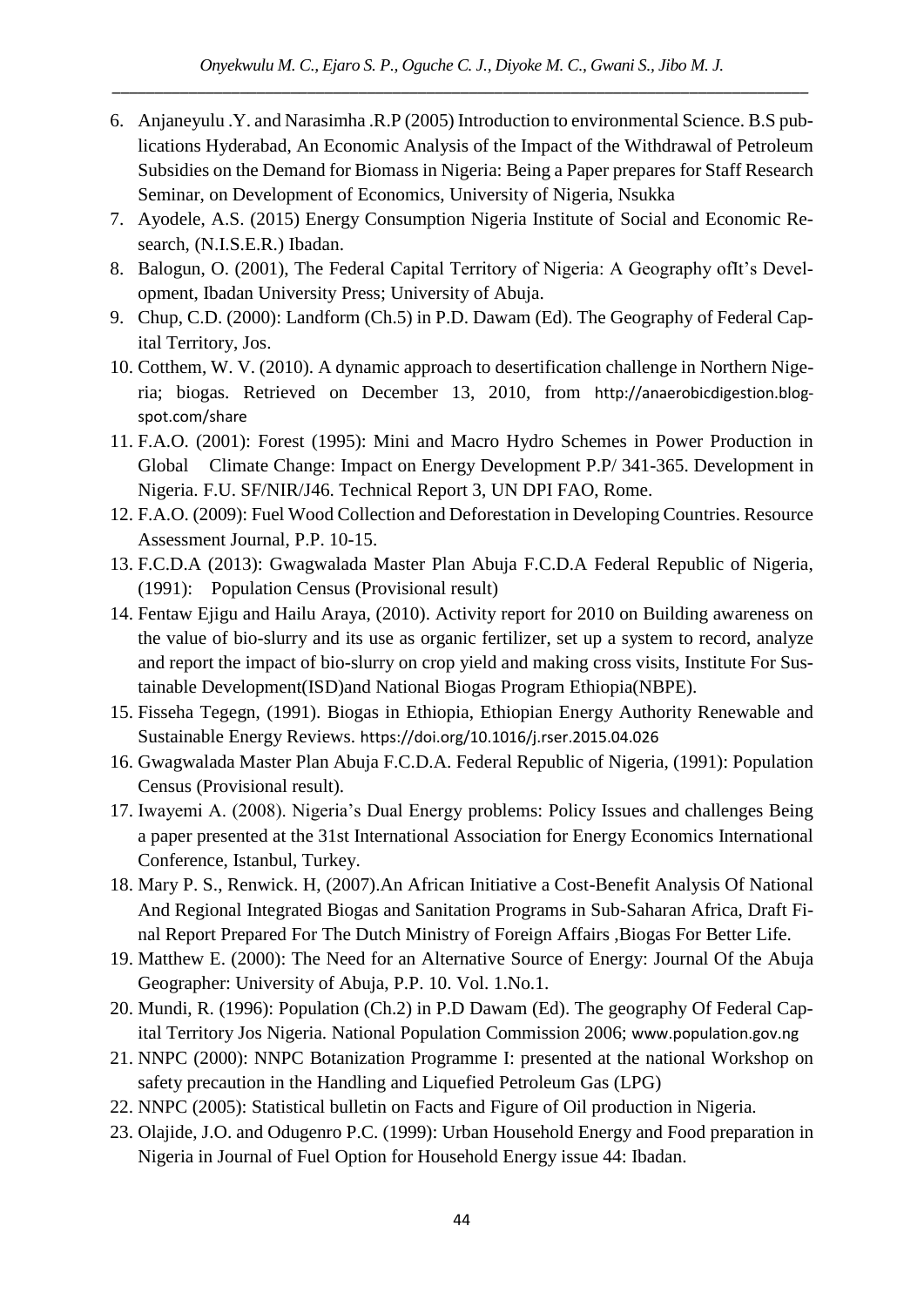- 24. OPEC. (2008): Facts and Figures: A Geographical Analysis of Wood Energy up to 1992: Vienna
- 25. Osayuki, O.L. (2005): Public Attitude Towards Alternative of Fuel Wood: A Case study of Paikon Kore. Geography Developement University of Abuja.
- 26. Parawira, W. and Mahandete, A.M. (2009) Biogas Technology Research in Selected Sub-Sahara African. African Journal of Biotechnology 8 (2):116-125.
- 27. Ukpabi, C. (2010). Biogas for Better Life, an African Initiative. http://biogasafrica.org/index.php?option=com\_docman&Itemid=16=en(17/5/2011). UMN (1985) Tunnel Plant. Biogas. In: *Challenges and Experience from Nepal* Vol. 1.pp4.1-4.15
- 28. John N, (2007): World Energy Resources and Consumptions.Newsletter of Energy Digest.
- 29. Yakubu, I. B. (2010).Issues in land management; masters in Environmental Management lecture notes, Department of Geography, Faculty of Social and Management Sciences, Bayero University Kano.

# **Appendix 1**

## **QUESTIONNAIRE**

## **SECTION A**

#### **Personal Data**

Please tick right as appropriate to your answer in the box provided:

- 1. Date of interview …………………………...…………………………………………...
- 2. Name of the respondent …………………….…………………………………………...
- 3. Settlement ……………………………………………………………………………….
- 4. Sex: Male ( ) Female ( )
- 5. Marital Status: Single ( ) Married ( )

6. What is your highest level of education?

- (i) Never attended formal education ( )
- (ii) Primary School ( )
- (iii) Secondary School ()
- (iv) Tertiary Education ( )
- (v) Others ( )
- 7. Main occupation of the head of household;
	- (i) Farming ( )
	- (ii) Trading.( )
	- (iii) Civil Service ()
	- $(iv)$  Others (specify)  $($ )
- 8. Household Income: What is your average income per year? ( $\mathbb{H}$ ........)

## **SECTION B**

## **Awareness, Attitude and promotion of adoption of biogas technology**

- **A. Awareness**
- 21. Have you ever heard about the biogas technology?
	- $(i)$  Yes  $( )$
	- $(ii) No($
- 22. Have you adopted biogas technology?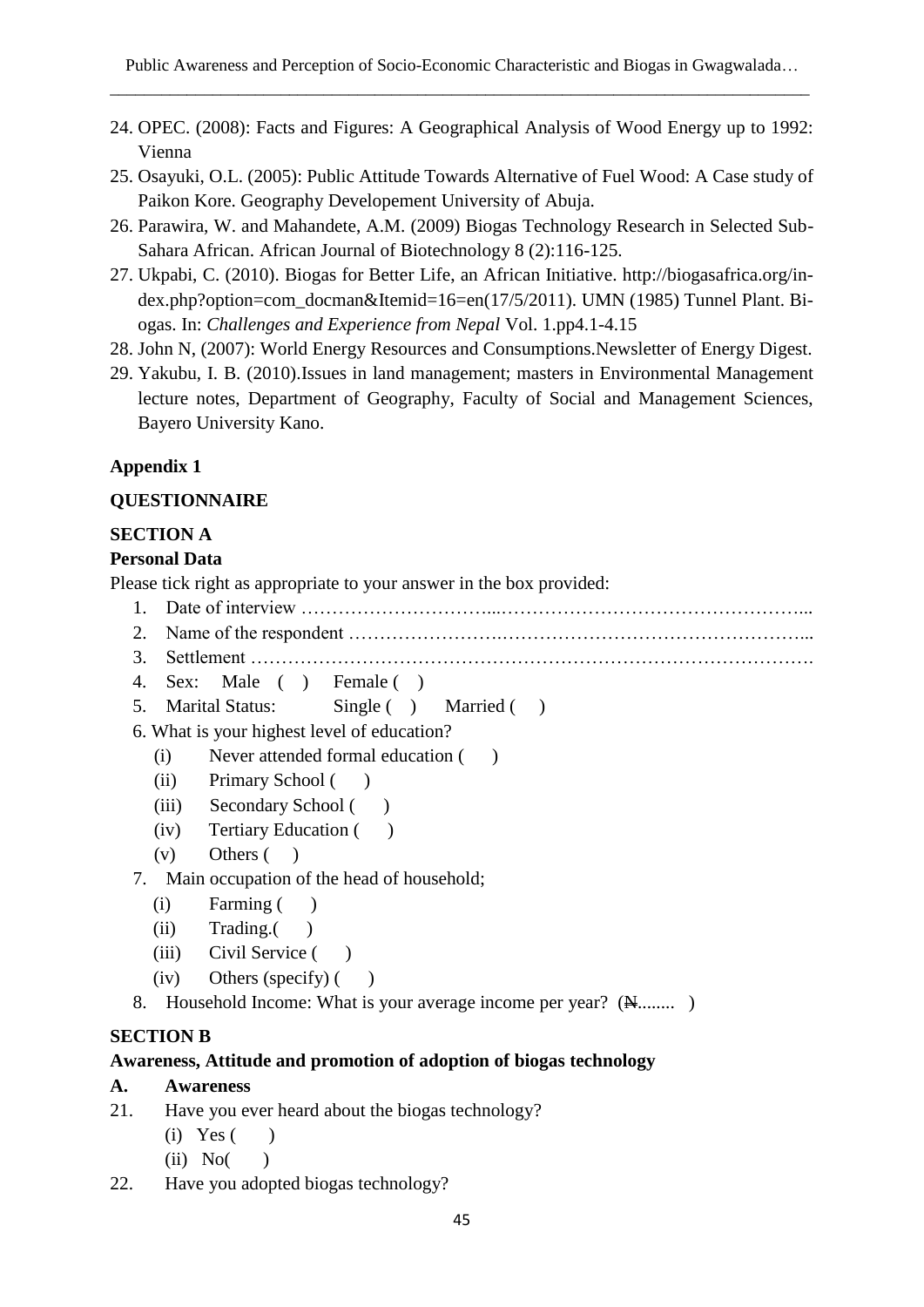- $(i) \text{Yes}$  ( )
- $(ii) No ($

23. Who gave you information about biogas technology for the first time?

- (i) Researcher ( )
- (ii) Extension officers ()
- (iii) Politician ()
- (iv) Neighbor, Relative, friend who adopted  $BT$  ( )
- (v) National Biotechnology Development Agency staff ( )
- (vi) Others (Specify) …………………………………………………………………..

```
24. If you have not adopted biogas technology, give reasons;
```
- (i) Do not see the benefit of biogas technology  $($ )
- (ii) Shortage of household labour ()
- (iii) Plenty of fuel wood in the area am living  $($ )
- (iv) High Technology costs ( )
- (v) Not aware of the technology ()
- (vi) I find it not appropriate  $($ )
- *(vii)* Others (specify)……………………………………………………………………

**Onyekwulu Millicent Chekwube, M.Sc.**, works in the National Biotechnology Development Agency in Abuja, Nigeria. M.Sc. in geography (Environmental Resource Planning) at the University of Abuja, Abuja Nigeria Faculty of Social Sciences. Her interests include the energy sector, biodiversity and environmental management issues. ORCID: 0000-0002-0980-3905

**Ejaro Sunday Peter, M.Sc, PhD**, works in the Department of Geography and Environmental Management at the University of Abuja, Abuja Nigeria. M.Sc, PhD in geography (Environmental Resource Planning), Faculty of Social Sciences. His interests include GIS, land use, land cover and environmental resources management issues.

ORCID: 0000-000-2223-2772

**Oguche Christopher Joseph, M.Sc.**, a PhD Student of geography and environmental management at the University of Abuja, Abuja Nigeria, Faculty of Social Sciences. His interests include environmental resources management, transportation, human settlements and energy sector issues.

ORCID: 0000-0003-2032-7943.

**Diyoke Micheal Chika, M.A.**, works in the Department of Sociology at the Nnamdi Azikiwe University Awka, Nigeria, Faculty of Social Sciences. PhD Student of Sociology Department at the University of Abuja, Abuja Nigeria. His interests include criminology, prison reform and energy sector issues.

ORCID: 0000-0003-4158-5570

**Gwani Samuel, M.Sc.**, a PhD Student of geography and environmental management at the Nasarawa State University, Keffi, Nasarawa State, Nigeria, Faculty of Social Sciences. His interests include environmental resources management, land administration, land policy and energy sector issues.

ORCID: 0000-0003-0585-7540